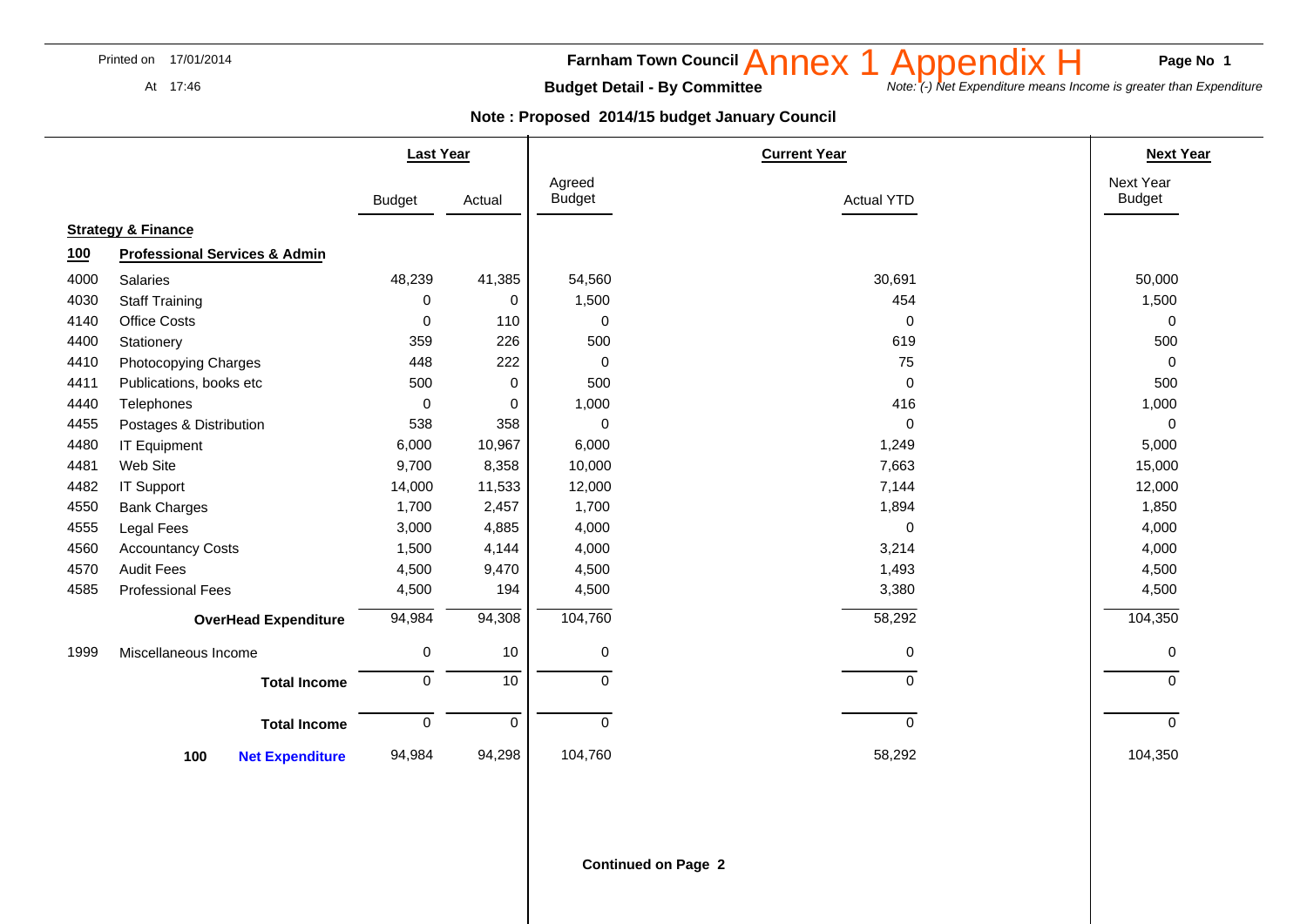At 17:46

## **Farnham Town Council**

**Page No 2** 

# **Budget Detail - By Committee**

*Note: (-) Net Expenditure means Income is greater than Expenditure* 

|      |                                    | <b>Last Year</b> |        |                         | <b>Next Year</b>  |                            |
|------|------------------------------------|------------------|--------|-------------------------|-------------------|----------------------------|
|      |                                    | <b>Budget</b>    | Actual | Agreed<br><b>Budget</b> | <b>Actual YTD</b> | Next Year<br><b>Budget</b> |
| 110  | <b>Governance &amp; Democratic</b> |                  |        |                         |                   |                            |
| 4000 | <b>Salaries</b>                    | 67,733           | 66,946 | 76,641                  | 44,238            | 75,000                     |
| 4001 | <b>Agency Staffing</b>             | $\Omega$         | 15,344 | 0                       | 15,222            | $\Omega$                   |
| 4030 | <b>Staff Training</b>              | 4,000            | 2,942  | 2,000                   | 961               | 2,000                      |
| 4041 | <b>Staff Travel</b>                | 2,200            | 514    | 2,200                   | 76                | 2,000                      |
| 4050 | Staff Recruitment/Advertising      | 1,000            | 1,600  | 1,000                   | 185               | 1,000                      |
| 4100 | Rent                               | 2,500            | 2,788  | 2,500                   | 0                 | 2,500                      |
| 4115 | <b>Water Charges</b>               | 1,000            | 262    | 0                       | 0                 | 0                          |
| 4120 | <b>Energy Costs</b>                | 15,000           | 12,681 | 0                       | 0                 | $\Omega$                   |
| 4130 | Insurance                          | 12,500           | 12,109 | 12,500                  | 9,763             | 12,500                     |
| 4140 | Office Costs                       | 0                | 1,423  | 0                       | $-49$             | 0                          |
| 4170 | Property Maintenance/Refurbish     | 22,000           | 30,308 | 22,000                  | 3,948             | 20,000                     |
| 4176 | Consumables                        | $\Omega$         | 40     | 0                       | 0                 | 0                          |
| 4177 | OLD CODE                           | $\Omega$         | 8      | 0                       | 0                 | $\Omega$                   |
| 4181 | <b>Equipment Maintenance</b>       | 0                | 90     | 0                       | 0                 | 0                          |
| 4195 | Alarms - Fire, Security            | 0                | 956    | 0                       | 0                 | 0                          |
| 4205 | <b>Waste Disposal</b>              | $\Omega$         | 54     | 0                       | 0                 | $\Omega$                   |
| 4400 | Stationery                         | 557              | 832    | 1,000                   | 467               | 1,000                      |
| 4410 | Photocopying Charges               | 697              | 345    | 2,200                   | 1,398             | 2,200                      |
| 4411 | Publications, books etc            | 0                | 755    | 0                       | 587               | 500                        |
| 4415 | Printing & Design (External)       | $\Omega$         | 727    | 0                       | 837               | 1,000                      |
| 4425 | <b>Advertising &amp; Publicity</b> | 0                | 260    | 0                       | 80                | $\mathbf 0$                |
| 4440 | Telephones                         | $\Omega$         | 0      | 1,700                   | 624               | 1,700                      |
| 4455 | Postages & Distribution            | 836              | 595    | 2,950                   | 1,867             | 2,950                      |
| 4460 | Subscriptions & Memberships        | 5,500            | 4,734  | 5,500                   | 5,158             | 5,500                      |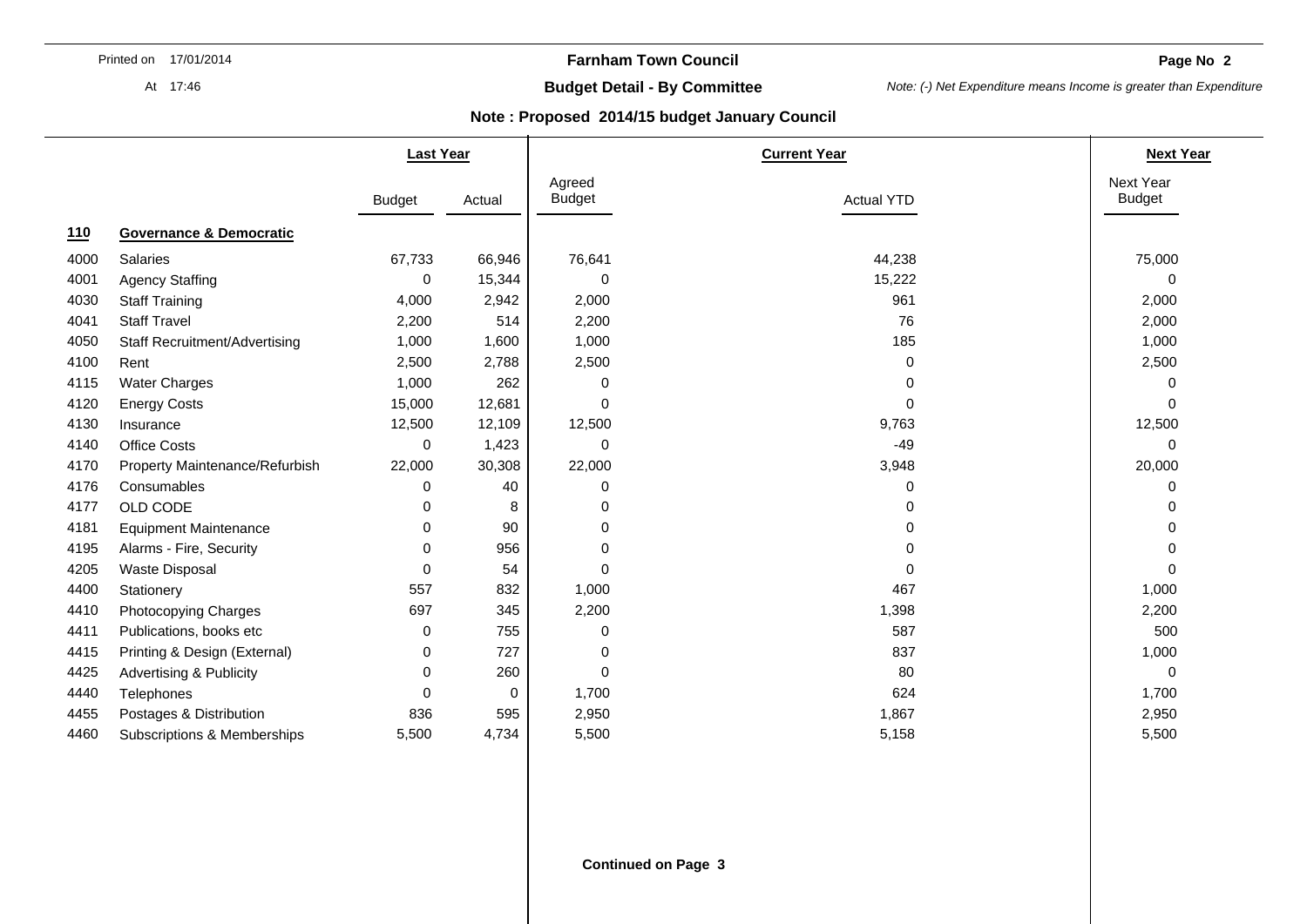**Page No. 3 3** 

At 17:46

# **Budget Detail - By Committee**

*Note: (-) Net Expenditure means Income is greater than Expenditure* 

|      |                                       | <b>Last Year</b> |         |                         | <b>Current Year</b> |                            |  |
|------|---------------------------------------|------------------|---------|-------------------------|---------------------|----------------------------|--|
|      |                                       | <b>Budget</b>    | Actual  | Agreed<br><b>Budget</b> | <b>Actual YTD</b>   | Next Year<br><b>Budget</b> |  |
| 4501 | Mayoral Allowance 2014-15             | 0                | 1,089   | 0                       | 0                   | 2,700                      |  |
| 4502 | Mayoral Allowance 2012-13             | 2,700            | 2,700   | 0                       | 0                   | 0                          |  |
| 4503 | Mayoral Allowance 2013-14             | 0                | 0       | 2,700                   | 444                 | $\Omega$                   |  |
| 4520 | Members' Travel                       | 200              | 0       | 200                     | 118                 | 200                        |  |
| 4525 | Members' Training                     | 1,000            | 460     | 1,000                   | 290                 | 1,000                      |  |
| 4540 | <b>Civic Functions</b>                | 5,000            | 4,443   | 5,000                   | 2,722               | 5,000                      |  |
| 4545 | <b>Twinning Expenses</b>              | 0                | 0       | 250                     | 333                 | 1,000                      |  |
| 4585 | <b>Professional Fees</b>              | 0                | 2,500   | 0                       | 0                   | 0                          |  |
| 4702 | <b>Equipment Hire</b>                 | 0                | $-50$   | 0                       | 0                   | 0                          |  |
| 4999 | Miscellaneous Expenses                | 0                | 393     | 0                       | 0                   | $\Omega$                   |  |
|      | <b>OverHead Expenditure</b>           | 144,423          | 167,846 | 141,341                 | 89,270              | 139,750                    |  |
| 1000 | Hall & Room Lettings Income           | 0                | 233     | 0                       | $\mathbf 0$         | 0                          |  |
| 1202 | Income - Contributions                | 0                | 0       | 0                       | 1,000               | 0                          |  |
| 1999 | Miscellaneous Income                  | $\Omega$         | 616     | 0                       | 0                   | O                          |  |
|      | <b>Total Income</b>                   | $\mathbf 0$      | 849     | 0                       | 1,000               | 0                          |  |
|      | 110<br><b>Net Expenditure</b>         | 144,423          | 166,998 | 141,341                 | 88,270              | 139,750                    |  |
| 120  | <b>Office &amp; Customer Services</b> |                  |         |                         |                     |                            |  |
| 4000 | Salaries                              | 0                | 41,298  | 24,281                  | 32,424              | 40,000                     |  |
| 4030 | <b>Staff Training</b>                 | $\Omega$         | 0       | 0                       | 29                  | $\Omega$                   |  |
| 4110 | Rates                                 | 17,500           | 17,862  | 18,000                  | 16,532              | 24,000                     |  |
| 4115 | <b>Water Charges</b>                  | 0                | 0       | 1,000                   | $\mathbf 0$         | 500                        |  |
| 4120 | <b>Energy Costs</b>                   | $\Omega$         | 0       | 15,000                  | 3,010               | 9,000                      |  |
| 4140 | <b>Office Costs</b>                   | 2,000            | 2,228   | 2,000                   | 415                 | 2,000                      |  |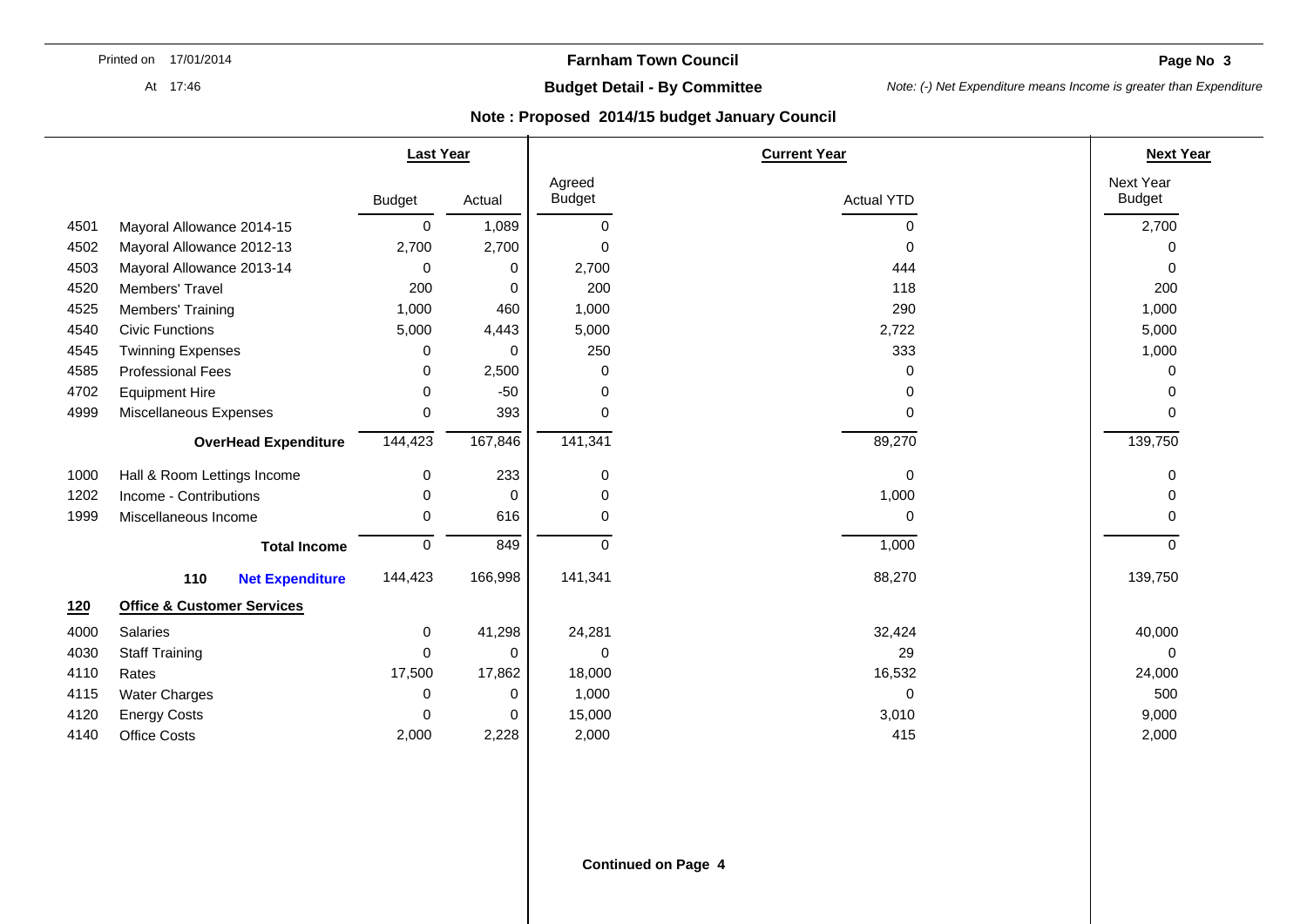**Page No 4** 

At 17:46

# **Budget Detail - By Committee**

*Note: (-) Net Expenditure means Income is greater than Expenditure* 

|      |                                    | <b>Last Year</b> |             |                         | <b>Current Year</b> |                            |  |
|------|------------------------------------|------------------|-------------|-------------------------|---------------------|----------------------------|--|
|      |                                    | <b>Budget</b>    | Actual      | Agreed<br><b>Budget</b> | <b>Actual YTD</b>   | Next Year<br><b>Budget</b> |  |
| 4170 | Property Maintenance/Refurbish     | 0                | 2,583       | 0                       | 4,675               | $\mathbf 0$                |  |
| 4176 | Consumables                        | $\Omega$         | 775         | 0                       | 37                  | $\Omega$                   |  |
| 4177 | OLD CODE                           | $\Omega$         | 30          | 0                       | 0                   | $\Omega$                   |  |
| 4181 | <b>Equipment Maintenance</b>       | 0                | 0           | 0                       | 295                 | $\mathbf 0$                |  |
| 4195 | Alarms - Fire, Security            | 0                | 1,853       | $\Omega$                | 740                 | 1,500                      |  |
| 4205 | Waste Disposal                     | 0                | 24          | 0                       | 534                 | 600                        |  |
| 4400 | Stationery                         | 276              | 819         | 200                     | 176                 | 200                        |  |
| 4410 | Photocopying Charges               | 345              | 171         | 0                       | 0                   | 0                          |  |
| 4425 | <b>Advertising &amp; Publicity</b> | 0                | 0           | 0                       | 10                  | 0                          |  |
| 4440 | Telephones                         | 10,500           | 19,442      | 1,000                   | 367                 | 1,000                      |  |
| 4455 | Postages & Distribution            | 414              | 317         | 0                       | 0                   | 0                          |  |
|      | <b>OverHead Expenditure</b>        | 31,035           | 87,401      | 61,481                  | 59,245              | 78,800                     |  |
| 1204 | Bookings/Hire                      | 0                | $\pmb{0}$   | 0                       | 100                 | 0                          |  |
| 1999 | Miscellaneous Income               | $\mathbf 0$      | 64          | 0                       | 0                   | $\Omega$                   |  |
|      | <b>Total Income</b>                | $\mathbf 0$      | 64          | $\Omega$                | 100                 | $\Omega$                   |  |
|      | 120<br><b>Net Expenditure</b>      | 31,035           | 87,337      | 61,481                  | 59,145              | 78,800                     |  |
| 130  | Grants                             |                  |             |                         |                     |                            |  |
| 4800 | Grants                             | 50,000           | 55,500      | 21,440                  | 20,043              | 20,440                     |  |
| 4801 | <b>Grant - Farnham Maltings</b>    | 0                | 0           | 12,800                  | 12,600              | 12,800                     |  |
| 4802 | Grant - Citizens Advice Bureau     | 0                | 0           | 15,360                  | 15,360              | 15,360                     |  |
| 4803 | Grant - 40 Degreez                 | 0                | $\mathbf 0$ | 3,400                   | 3,400               | 3,400                      |  |
| 4804 | <b>Small Grants</b>                | 0                | 0           | 1,000                   | 1,189               | 2,000                      |  |
|      | <b>OverHead Expenditure</b>        | 50,000           | 55,500      | 54,000                  | 52,592              | 54,000                     |  |
|      | 130<br><b>Net Expenditure</b>      | 50,000           | 55,500      | 54,000                  | 52,592              | 54,000                     |  |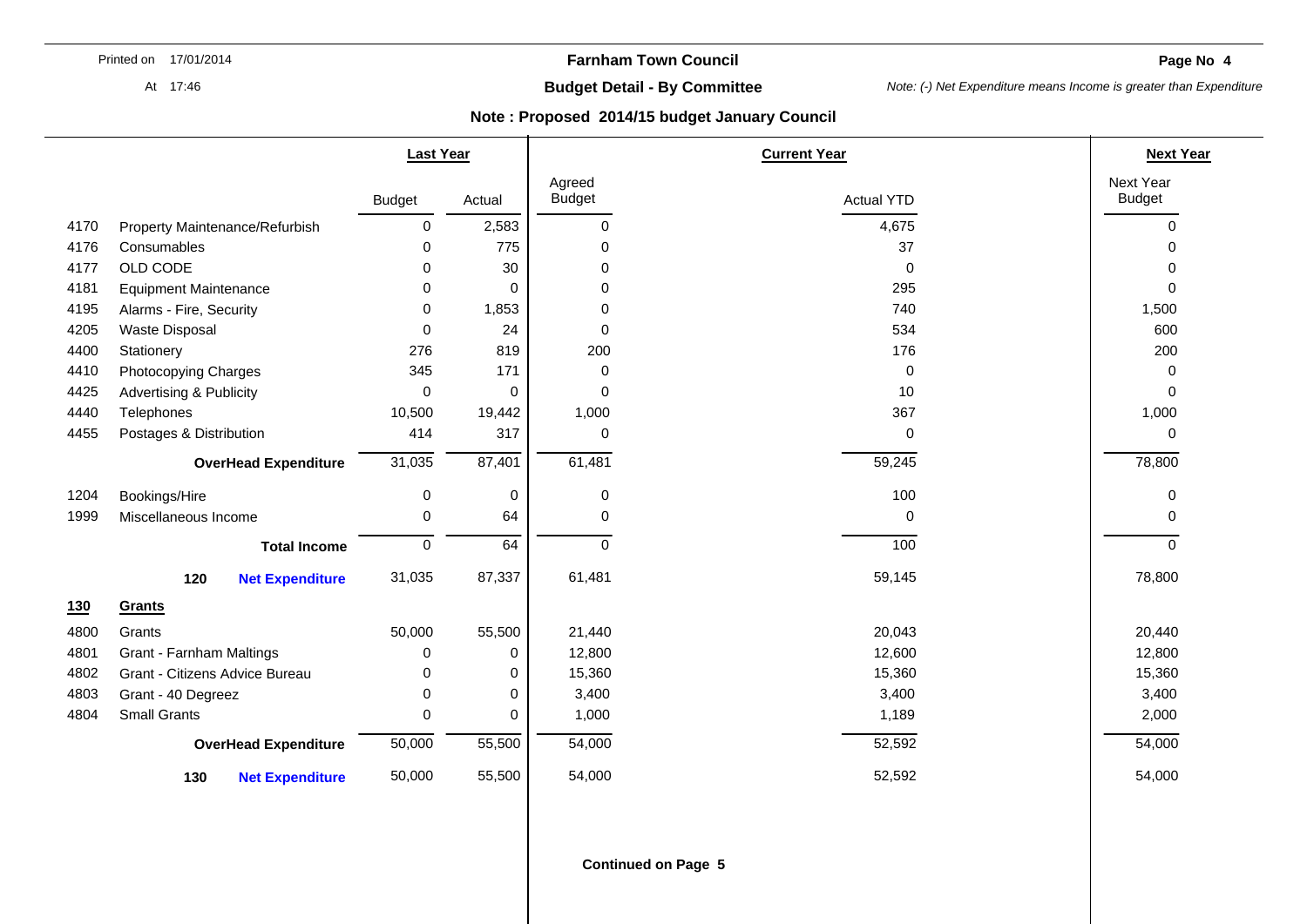At 17:46

## **Farnham Town Council**

**Page No 5** 

# **Budget Detail - By Committee**

*Note: (-) Net Expenditure means Income is greater than Expenditure* 

|      |                               | <b>Last Year</b> |        |                         | <b>Current Year</b> | <b>Next Year</b>           |
|------|-------------------------------|------------------|--------|-------------------------|---------------------|----------------------------|
|      |                               | <b>Budget</b>    | Actual | Agreed<br><b>Budget</b> | <b>Actual YTD</b>   | Next Year<br><b>Budget</b> |
| 140  | <b>Planning</b>               |                  |        |                         |                     |                            |
| 4000 | Salaries                      | 26,335           | 27,433 | 29,291                  | 19,762              | 25,000                     |
| 4001 | <b>Agency Staffing</b>        | 0                | 0      | 0                       | 267                 | 0                          |
| 4030 | <b>Staff Training</b>         | 0                | 0      | 500                     | $\mathbf 0$         | 500                        |
| 4041 | <b>Staff Travel</b>           | $\Omega$         | 0      | 0                       | 54                  | 0                          |
| 4140 | <b>Office Costs</b>           | 0                | 164    | 0                       | 0                   | 0                          |
| 4400 | Stationery                    | 148              | 93     | 300                     | 58                  | 300                        |
| 4410 | Photocopying Charges          | 185              | 92     | 500                     | 318                 | 500                        |
| 4411 | Publications, books etc       | 0                | 300    | 0                       | 0                   | 0                          |
| 4440 | Telephones                    | 0                | 0      | 200                     | 73                  | 200                        |
| 4455 | Postages & Distribution       | 222              | 147    | 250                     | 100                 | 250                        |
| 4460 | Subscriptions & Memberships   | 0                | 410    | 0                       | 0                   | 0                          |
| 4585 | <b>Professional Fees</b>      | $\Omega$         | 1,513  | $\mathbf 0$             | 0                   | $\Omega$                   |
| 4820 | Neighbourhood Plan            | 15,000           | 694    | 15,000                  | 1,503               | 15,000                     |
| 4999 | Miscellaneous Expenses        | 0                | 0      | 0                       | 6                   | 0                          |
|      | <b>OverHead Expenditure</b>   | 41,890           | 30,848 | 46,041                  | 22,141              | 41,750                     |
|      | 140<br><b>Net Expenditure</b> | 41,890           | 30,848 | 46,041                  | 22,141              | 41,750                     |
| 141  | <b>Elections</b>              |                  |        |                         |                     |                            |
| 4821 | Elections                     | 7,000            | 0      | 7,000                   | 0                   | 7,000                      |
|      | <b>OverHead Expenditure</b>   | 7,000            | 0      | 7,000                   | $\mathbf 0$         | 7,000                      |
|      | <b>Net Expenditure</b><br>141 | 7,000            | 0      | 7,000                   | 0                   | 7,000                      |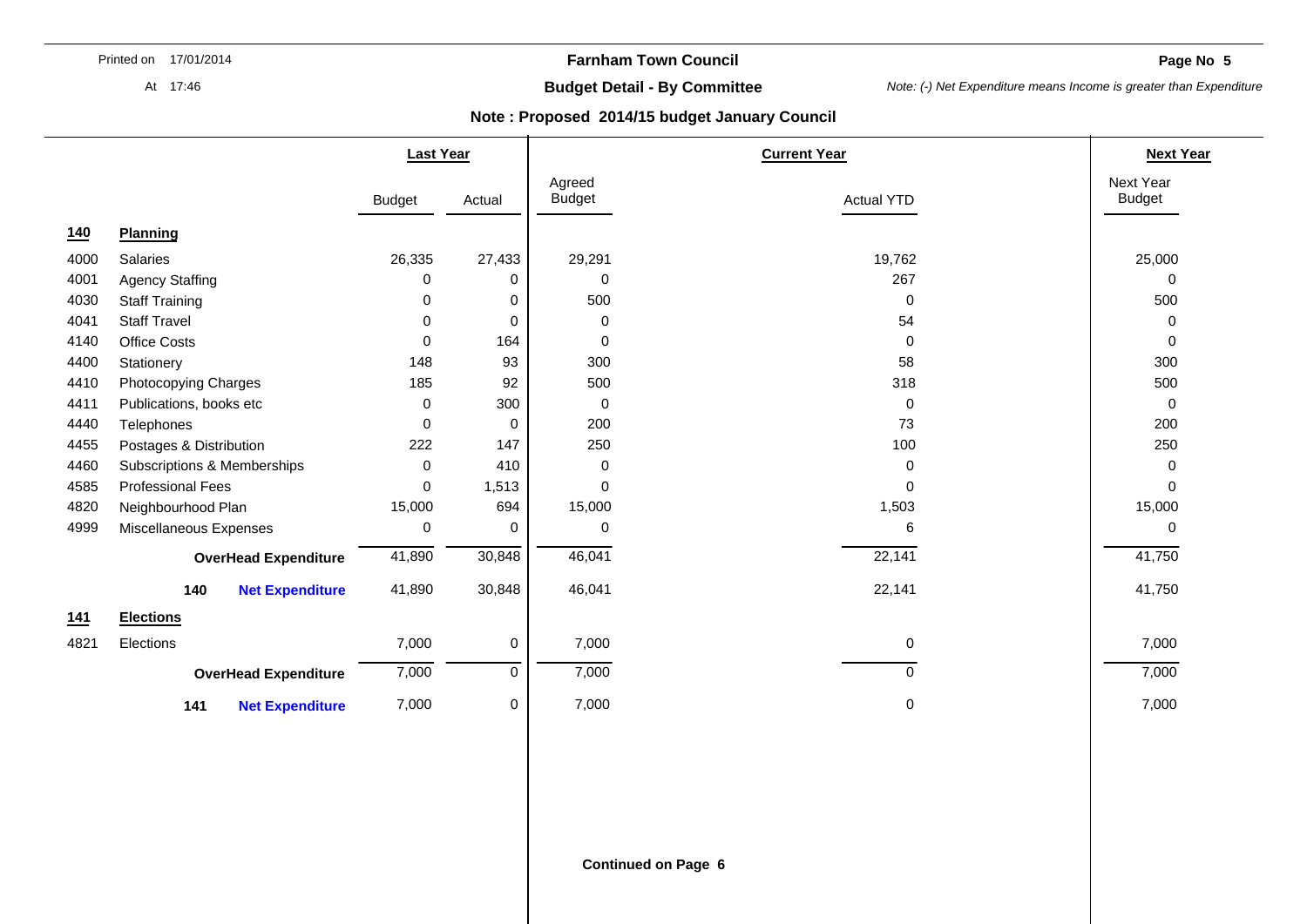**Farnham Town Council** 

**Page No 6** 

#### At 17:46

# **Budget Detail - By Committee**

*Note: (-) Net Expenditure means Income is greater than Expenditure* 

|      |                                      | <b>Last Year</b> |            |                         | <b>Current Year</b> |                            |
|------|--------------------------------------|------------------|------------|-------------------------|---------------------|----------------------------|
|      |                                      | <b>Budget</b>    | Actual     | Agreed<br><b>Budget</b> | <b>Actual YTD</b>   | Next Year<br><b>Budget</b> |
| 145  | <b>Publicity</b>                     |                  |            |                         |                     |                            |
| 4425 | <b>Advertising &amp; Publicity</b>   | 0                | 0          | $\pmb{0}$               | 400                 | 0                          |
| 4822 | Newsletter                           | 1,000            | 1,100      | 5,250                   | 4,100               | 5,250                      |
|      | <b>OverHead Expenditure</b>          | 1,000            | 1,100      | 5,250                   | 4,500               | 5,250                      |
|      | 145<br><b>Net Expenditure</b>        | 1,000            | 1,100      | 5,250                   | 4,500               | 5,250                      |
| 150  | <b>Other Operating Income/Costs</b>  |                  |            |                         |                     |                            |
| 4050 | <b>Staff Recruitment/Advertising</b> | 0                | 0          | $\mathbf 0$             | 300                 | $\mathbf 0$                |
| 4095 | <b>Additional Pension Payments</b>   | 11,002           | 11,002     | 17,500                  | $\Omega$            | 8,000                      |
| 4910 | Loan Repayments                      | 10,230           | 10,227     | 10,227                  | 10,227              | 10,227                     |
|      | <b>OverHead Expenditure</b>          | 21,232           | 21,229     | 27,727                  | 10,527              | 18,227                     |
| 1900 | Precept                              | 938,117          | 938,117    | 907,859                 | 907,859             | 915,740                    |
| 1905 | Local Parish Council Tax Grant       | $\Omega$         | $\Omega$   | 31,063                  | 31,063              | 27,335                     |
| 1910 | <b>Interest Received</b>             | 3,000            | 3,899      | 4,500                   | 4,229               | 4,500                      |
| 1999 | Miscellaneous Income                 | 0                | 100        | 0                       | 20                  | 0                          |
|      | <b>Total Income</b>                  | 941,117          | 942,116    | 943,422                 | 943,170             | 947,575                    |
|      | 150<br><b>Net Expenditure</b>        | $-919,885$       | $-920,887$ | $-915,695$              | $-932,643$          | $-929,348$                 |
| 160  | <b>Wrecclesham Community Centre</b>  |                  |            |                         |                     |                            |
| 4170 | Property Maintenance/Refurbish       | 4,500            | 6,615      | 4,500                   | 1,690               | 4,500                      |
| 4195 | Alarms - Fire, Security              | 700              | 332        | 700                     | 344                 | 3,100                      |
|      | <b>OverHead Expenditure</b>          | 5,200            | 6,947      | 5,200                   | 2,034               | 7,600                      |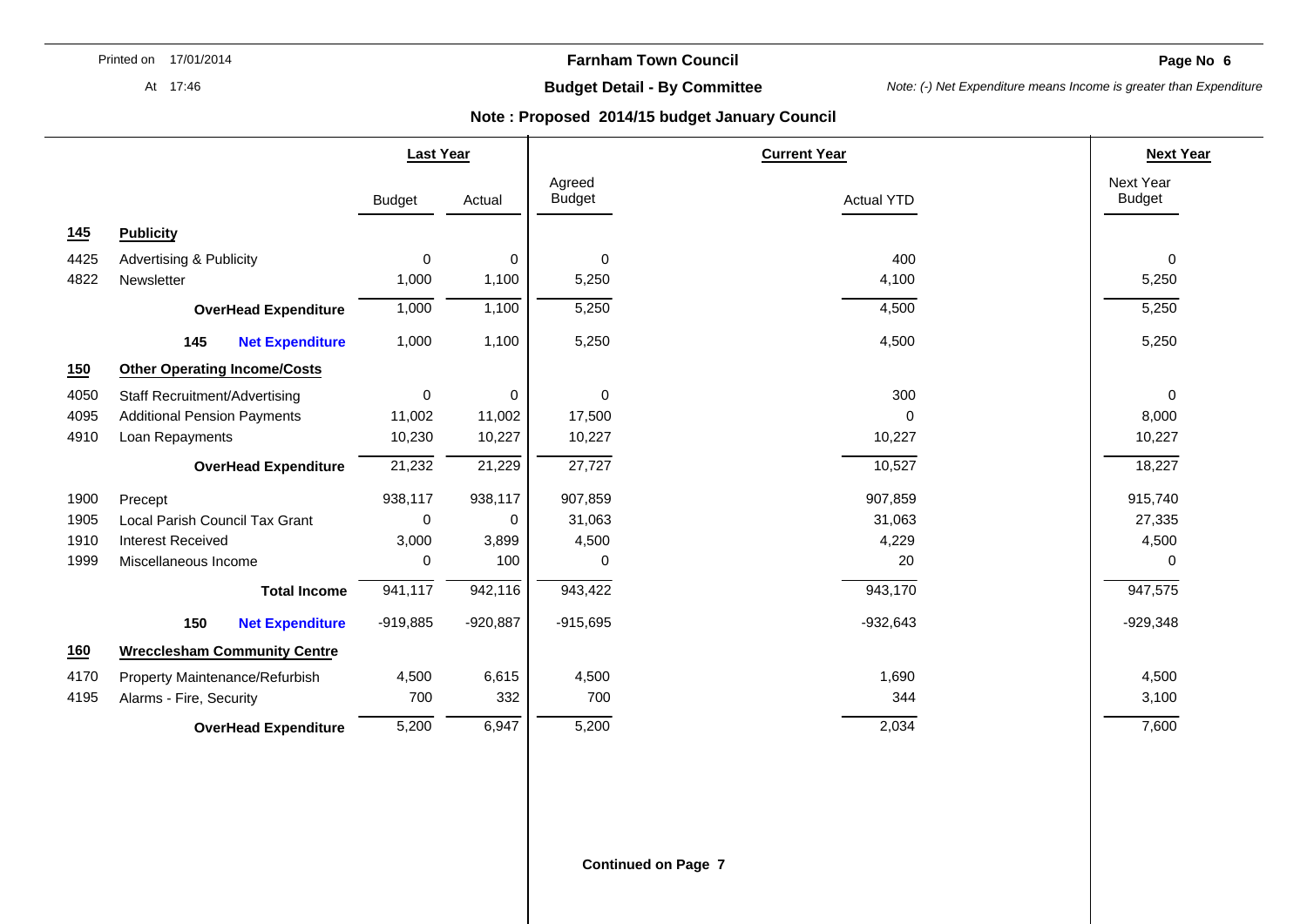**Farnham Town Council** 

**Page No 7** 

At 17:46

# **Budget Detail - By Committee**

*Note: (-) Net Expenditure means Income is greater than Expenditure* 

|      |                              |                             | <b>Last Year</b> |             |                         | <b>Current Year</b> |                            |  |
|------|------------------------------|-----------------------------|------------------|-------------|-------------------------|---------------------|----------------------------|--|
|      |                              |                             | <b>Budget</b>    | Actual      | Agreed<br><b>Budget</b> | <b>Actual YTD</b>   | Next Year<br><b>Budget</b> |  |
| 1000 | Hall & Room Lettings Income  |                             | 3,700            | 4,550       | 3,700                   | 3,413               | 3,700                      |  |
|      |                              | <b>Total Income</b>         | 3,700            | 4,550       | 3,700                   | 3,413               | 3,700                      |  |
|      | 160                          | <b>Net Expenditure</b>      | 1,500            | 2,397       | 1,500                   | $-1,379$            | 3,900                      |  |
| 170  | <b>Community Development</b> |                             |                  |             |                         |                     |                            |  |
| 4000 | Salaries                     |                             | 28,750           | 22,467      | 31,909                  | 12,325              | 25,000                     |  |
| 4400 | Stationery                   |                             | 188              | 118         | 0                       | 0                   | 0                          |  |
| 4410 | Photocopying Charges         |                             | 235              | 116         | 0                       | 0                   | 0                          |  |
| 4411 | Publications, books etc      |                             | 0                | 300         | $\mathbf 0$             | $\Omega$            | 0                          |  |
| 4455 | Postages & Distribution      |                             | 282              | 187         | $\mathbf 0$             | $\mathbf 0$         | 0                          |  |
|      |                              | <b>OverHead Expenditure</b> | 29,455           | 23,188      | 31,909                  | 12,325              | 25,000                     |  |
|      | 170                          | <b>Net Expenditure</b>      | 29,455           | 23,188      | 31,909                  | 12,325              | 25,000                     |  |
| 171  | <b>Community Safety</b>      |                             |                  |             |                         |                     |                            |  |
| 4070 | <b>Protective Clothing</b>   |                             | 0                | 106         | $\mathbf 0$             | $\Omega$            | 0                          |  |
| 4120 | <b>Energy Costs</b>          |                             | 300              | 192         | 300                     | 189                 | 300                        |  |
| 4190 | <b>CCTV</b>                  |                             | 8,200            | 4,986       | 8,200                   | 4,205               | 8,200                      |  |
| 4196 | <b>Crime Prevention</b>      |                             | 500              | 547         | 500                     | $\mathbf 0$         | 500                        |  |
|      |                              | <b>OverHead Expenditure</b> | 9,000            | 5,831       | 9,000                   | 4,394               | 9,000                      |  |
|      | 171                          | <b>Net Expenditure</b>      | 9,000            | 5,831       | 9,000                   | 4,394               | 9,000                      |  |
| 175  | <b>Localism projects</b>     |                             |                  |             |                         |                     |                            |  |
| 4182 | <b>Equipment Purchase</b>    |                             | 0                | 0           | $\pmb{0}$               | $\mathbf 0$         | 15,000                     |  |
| 4999 | Miscellaneous Expenses       |                             | 0                | $\mathbf 0$ | $\mathbf 0$             | 0                   | 12,335                     |  |
|      |                              | <b>OverHead Expenditure</b> | 0                | $\mathbf 0$ | $\mathbf 0$             | $\mathbf 0$         | 27,335                     |  |
|      | 175                          | <b>Net Expenditure</b>      | 0                | 0           | $\mathbf 0$             | 0                   | 27,335                     |  |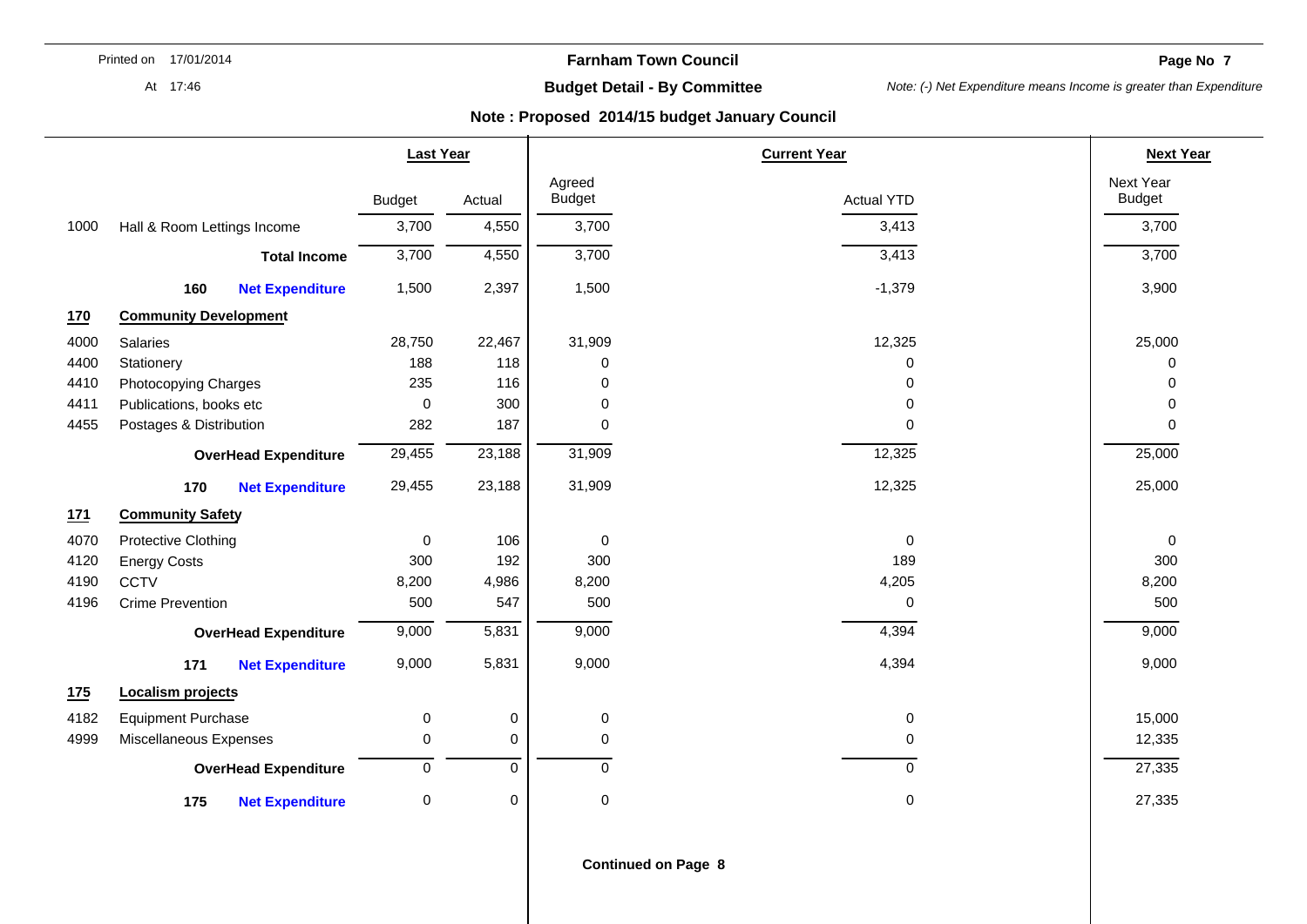**Farnham Town Council** 

**Page No 8** 

At 17:46

# **Budget Detail - By Committee**

*Note: (-) Net Expenditure means Income is greater than Expenditure* 

|            |                                       | <b>Last Year</b> |                  |                         | <b>Current Year</b> |                            |  |
|------------|---------------------------------------|------------------|------------------|-------------------------|---------------------|----------------------------|--|
|            |                                       | <b>Budget</b>    | Actual           | Agreed<br><b>Budget</b> | <b>Actual YTD</b>   | Next Year<br><b>Budget</b> |  |
| <u>199</u> | <b>Rechargeable Costs</b>             |                  |                  |                         |                     |                            |  |
| 4000       | Salaries                              | 61,350           | 0                | 0                       | $\mathbf 0$         | 0                          |  |
| 4001       | <b>Agency Staffing</b>                | 0                | 0                | 0                       | 1,276               | 0                          |  |
| 4400       | Stationery                            | 0                | 30               | 0                       | 777                 | 0                          |  |
| 4410       | Photocopying Charges                  | 0                | 1,972            | 0                       | 4,385               | 0                          |  |
| 4425       | <b>Advertising &amp; Publicity</b>    | 250              | 0                | 0                       | $\mathbf 0$         | 0                          |  |
| 4440       | Telephones                            | 0                | 1,132            | 0                       | 3,190               | O                          |  |
| 4455       | Postages & Distribution               | 0                | 600              | 0                       | 2,818               | O                          |  |
| 4999       | Miscellaneous Expenses                | $\Omega$         | 344              | $\Omega$                | $\mathbf 0$         | U                          |  |
| 7777       | In year savings                       | $\Omega$         | $\Omega$         | $\Omega$                | $-14,552$           | O                          |  |
| 8888       | Overhead recharge to Services         | $\Omega$         | $\Omega$         | $\Omega$                | $-9,377$            | O                          |  |
|            | <b>OverHead Expenditure</b>           | 61,600           | 4,078            | $\Omega$                | $-11,483$           | $\Omega$                   |  |
| 1999       | Miscellaneous Income                  | $\mathbf 0$      | 571              | 0                       | 0                   | 0                          |  |
|            | <b>Total Income</b>                   | $\pmb{0}$        | $\overline{571}$ | $\Omega$                | $\mathbf 0$         | 0                          |  |
|            | <b>Total Income</b>                   | $\mathbf 0$      | $\Omega$         | $\Omega$                | $\mathbf 0$         | 0                          |  |
|            | 199<br><b>Net Expenditure</b>         | 61,600           | 3,507            | 0                       | $-11,483$           | $\Omega$                   |  |
| 910        | <b>Wrecclesham Community Centre R</b> |                  |                  |                         |                     |                            |  |
| 4170       | Property Maintenance/Refurbish        | 0                | 0                | 0                       | 15,690              | 0                          |  |
| 4999       | Miscellaneous Expenses                | 0                | $\mathbf 0$      | $\mathbf 0$             | 6,600               | 0                          |  |
|            | <b>OverHead Expenditure</b>           | $\mathbf 0$      | $\mathbf 0$      | $\Omega$                | 22,290              | $\Omega$                   |  |
| 1200       | Grants Income                         | 0                | 0                | 0                       | 8,752               | 0                          |  |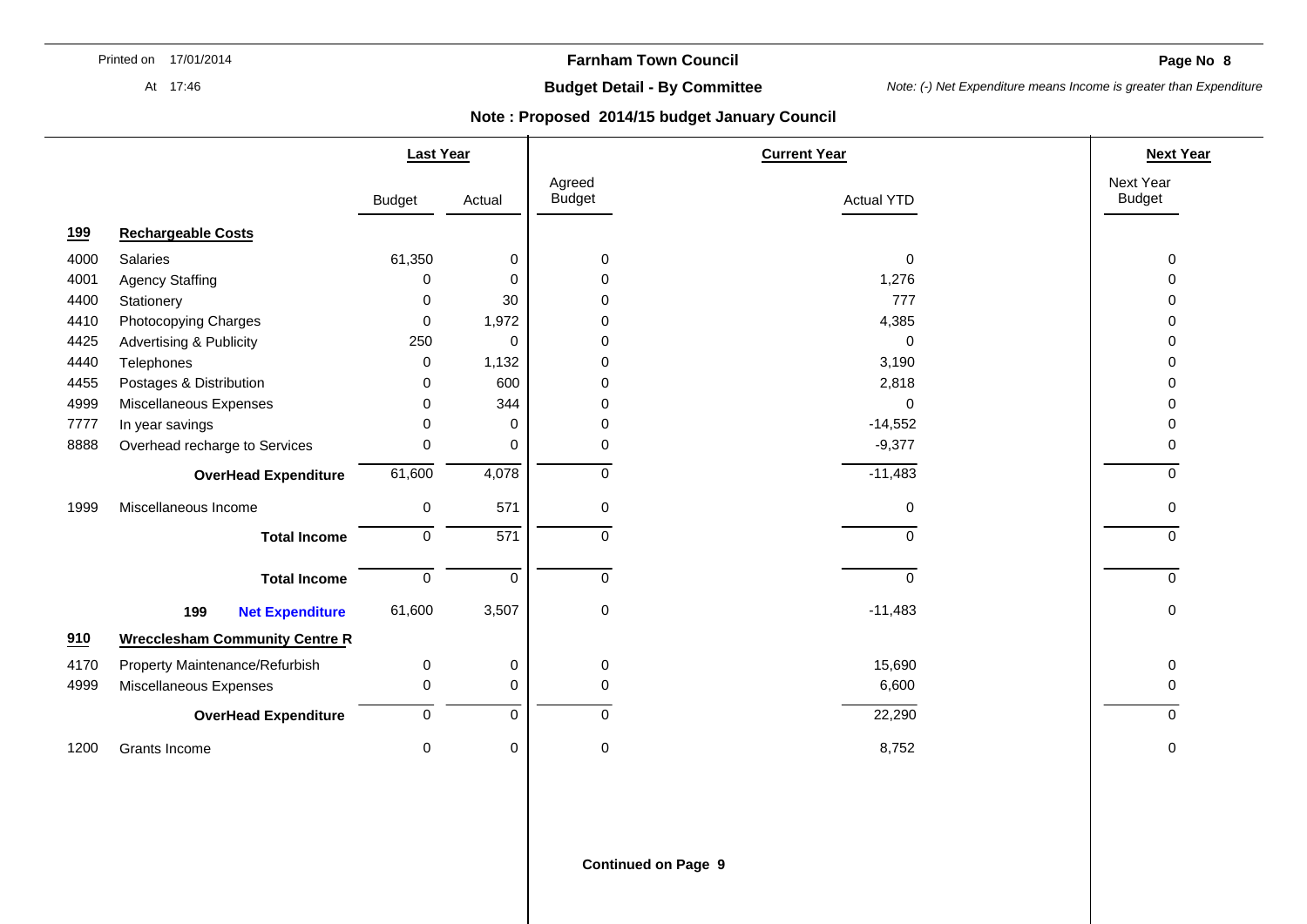**Farnham Town Council** 

**Page No 9** 

At 17:46

# **Budget Detail - By Committee**

*Note: (-) Net Expenditure means Income is greater than Expenditure* 

|      |                                           | <b>Last Year</b> |                     | <b>Current Year</b>         |                   | <b>Next Year</b>           |
|------|-------------------------------------------|------------------|---------------------|-----------------------------|-------------------|----------------------------|
|      |                                           | <b>Budget</b>    | Actual              | Agreed<br><b>Budget</b>     | <b>Actual YTD</b> | Next Year<br><b>Budget</b> |
| 1202 | Income - Contributions                    | $\mathbf 0$      | $\mathsf{O}\xspace$ | $\pmb{0}$                   | 10,000            | $\pmb{0}$                  |
|      | <b>Total Income</b>                       | $\overline{0}$   | $\mathbf 0$         | $\overline{0}$              | 18,752            | $\mathsf{O}\xspace$        |
|      | <b>Net Expenditure</b><br>910             | $\pmb{0}$        | $\pmb{0}$           | $\pmb{0}$                   | 3,538             | $\pmb{0}$                  |
| 920  | <b>Council Offices Refurbishment</b>      |                  |                     |                             |                   |                            |
| 4170 | Property Maintenance/Refurbish            | $\pmb{0}$        | $\pmb{0}$           | $\pmb{0}$                   | 77,425            | $\pmb{0}$                  |
| 4585 | <b>Professional Fees</b>                  | 0                | $\mathbf 0$         | $\pmb{0}$                   | 2,434             | $\mathbf 0$                |
|      | <b>OverHead Expenditure</b>               | $\overline{0}$   | $\overline{0}$      | $\overline{0}$              | 79,859            | 0                          |
|      | 920<br><b>Net Expenditure</b>             | $\pmb{0}$        | $\,0\,$             | $\pmb{0}$                   | 79,859            | $\mathsf{O}\xspace$        |
|      | <b>Strategy &amp; Finance-Expenditure</b> | 496,819          | 498,276             | 493,709                     | 405,986           | 518,062                    |
|      | <b>Income</b>                             | 944,817          | 948,159             | 947,122                     | 966,435           | 951,275                    |
|      | <b>Net Expenditure</b>                    | $-447,998$       | $-449,883$          | $-453,413$                  | $-560,449$        | $-433,213$                 |
|      |                                           |                  |                     |                             |                   |                            |
|      |                                           |                  |                     |                             |                   |                            |
|      |                                           |                  |                     |                             |                   |                            |
|      |                                           |                  |                     |                             |                   |                            |
|      |                                           |                  |                     |                             |                   |                            |
|      |                                           |                  |                     |                             |                   |                            |
|      |                                           |                  |                     |                             |                   |                            |
|      |                                           |                  |                     |                             |                   |                            |
|      |                                           |                  |                     |                             |                   |                            |
|      |                                           |                  |                     |                             |                   |                            |
|      |                                           |                  |                     |                             |                   |                            |
|      |                                           |                  |                     |                             |                   |                            |
|      |                                           |                  |                     | <b>Continued on Page 10</b> |                   |                            |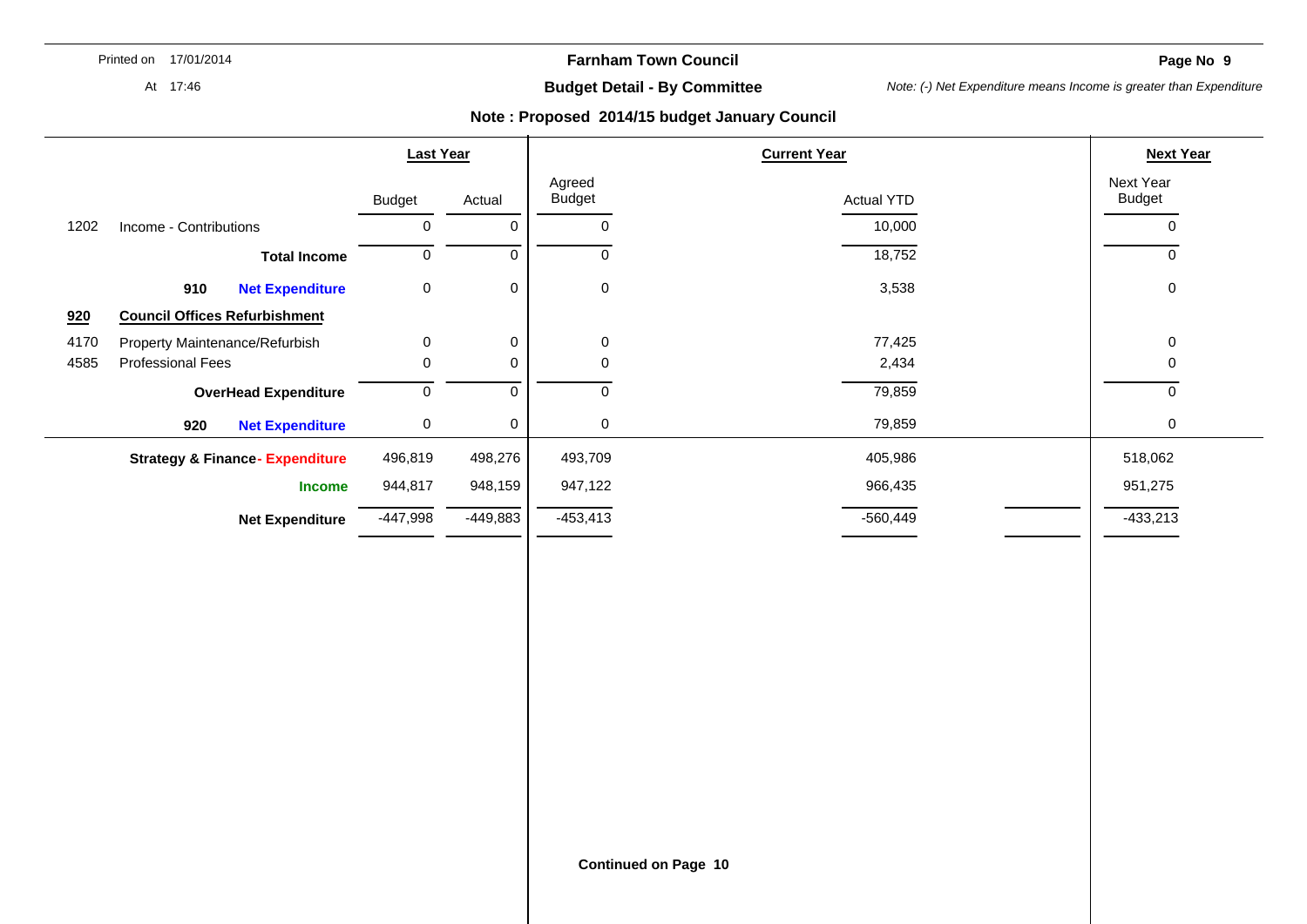At 17:46

## **Farnham Town Council**

**Page No 10** 

# **Budget Detail - By Committee**

*Note: (-) Net Expenditure means Income is greater than Expenditure* 

### **Note : Proposed 2014/15 budget January Council**

|      |                                | <b>Last Year</b> |             |                         | <b>Current Year</b> |                            |  |
|------|--------------------------------|------------------|-------------|-------------------------|---------------------|----------------------------|--|
|      |                                | <b>Budget</b>    | Actual      | Agreed<br><b>Budget</b> | <b>Actual YTD</b>   | Next Year<br><b>Budget</b> |  |
|      | <b>Community Enhancement</b>   |                  |             |                         |                     |                            |  |
| 200  | <b>Grounds Services</b>        |                  |             |                         |                     |                            |  |
| 4000 | Salaries                       | 12,545           | 10,277      | 14,795                  | 7,786               | 15,000                     |  |
| 4030 | <b>Staff Training</b>          | 1,000            | 110         | 1,000                   | 585                 | 1,000                      |  |
| 4070 | Protective Clothing            | 1,000            | 944         | 1,000                   | 454                 | 1,000                      |  |
| 4110 | Rates                          | 3,500            | 3,468       | 3,750                   | 3,201               | 3,800                      |  |
| 4120 | <b>Energy Costs</b>            | 800              | 58          | 800                     | 957                 | 1,400                      |  |
| 4140 | <b>Office Costs</b>            | $\mathbf 0$      | 67          | $\mathbf 0$             | 115                 | $\mathbf 0$                |  |
| 4170 | Property Maintenance/Refurbish | 1,700            | 2,399       | 1,700                   | 3,763               | 2,500                      |  |
| 4176 | Consumables                    | $\mathbf 0$      | $\Omega$    | $\mathbf 0$             | 214                 | $\mathbf 0$                |  |
| 4177 | OLD CODE                       | $\mathbf 0$      | 754         | 0                       | $\pmb{0}$           | $\mathbf 0$                |  |
| 4181 | <b>Equipment Maintenance</b>   | 2,000            | 2,004       | 2,000                   | 514                 | 2,000                      |  |
| 4182 | <b>Equipment Purchase</b>      | 0                | 0           | 0                       | 252                 | $\Omega$                   |  |
| 4195 | Alarms - Fire, Security        | 0                | 0           | $\mathbf 0$             | 573                 | 1,900                      |  |
| 4300 | Vehicle Costs - Fuel           | 8,750            | 4,829       | 7,500                   | 4,281               | 7,000                      |  |
| 4301 | Vehicle Costs - LPG            | 2,000            | 1,954       | 2,000                   | 690                 | 2,000                      |  |
| 4302 | Vehicle Costs - Maintenance    | 1,500            | 1,975       | 1,500                   | 1,117               | 1,500                      |  |
| 4303 | Vehicle Costs - Road Tax       | 750              | 686         | 750                     | $\mathbf 0$         | 750                        |  |
| 4400 | Stationery                     | 116              | 73          | 300                     | 58                  | 300                        |  |
| 4410 | Photocopying Charges           | 145              | 72          | $\mathbf 0$             | $\mathbf 0$         | $\mathbf 0$                |  |
| 4440 | Telephones                     | 200              | $\mathbf 0$ | 2,300                   | 2,636               | 3,500                      |  |
| 4455 | Postages & Distribution        | 174              | 115         | 0                       | 0                   | $\Omega$                   |  |
| 4702 | <b>Equipment Hire</b>          | $\mathbf 0$      | 197         | $\mathbf 0$             | $\Omega$            | $\Omega$                   |  |
| 4999 | Miscellaneous Expenses         | $\mathbf 0$      | 4           | $\Omega$                | 0                   | $\Omega$                   |  |
|      | <b>OverHead Expenditure</b>    | 36,180           | 29,987      | 39,395                  | 27,197              | 43,650                     |  |
|      | <b>Total Income</b>            | $\mathbf 0$      | $\mathbf 0$ | $\Omega$                | $\mathbf 0$         | $\Omega$                   |  |
|      | 200<br><b>Net Expenditure</b>  | 36,180           | 29,987      | 39,395                  | 27,197              | 43,650                     |  |

**Continued on Page 11**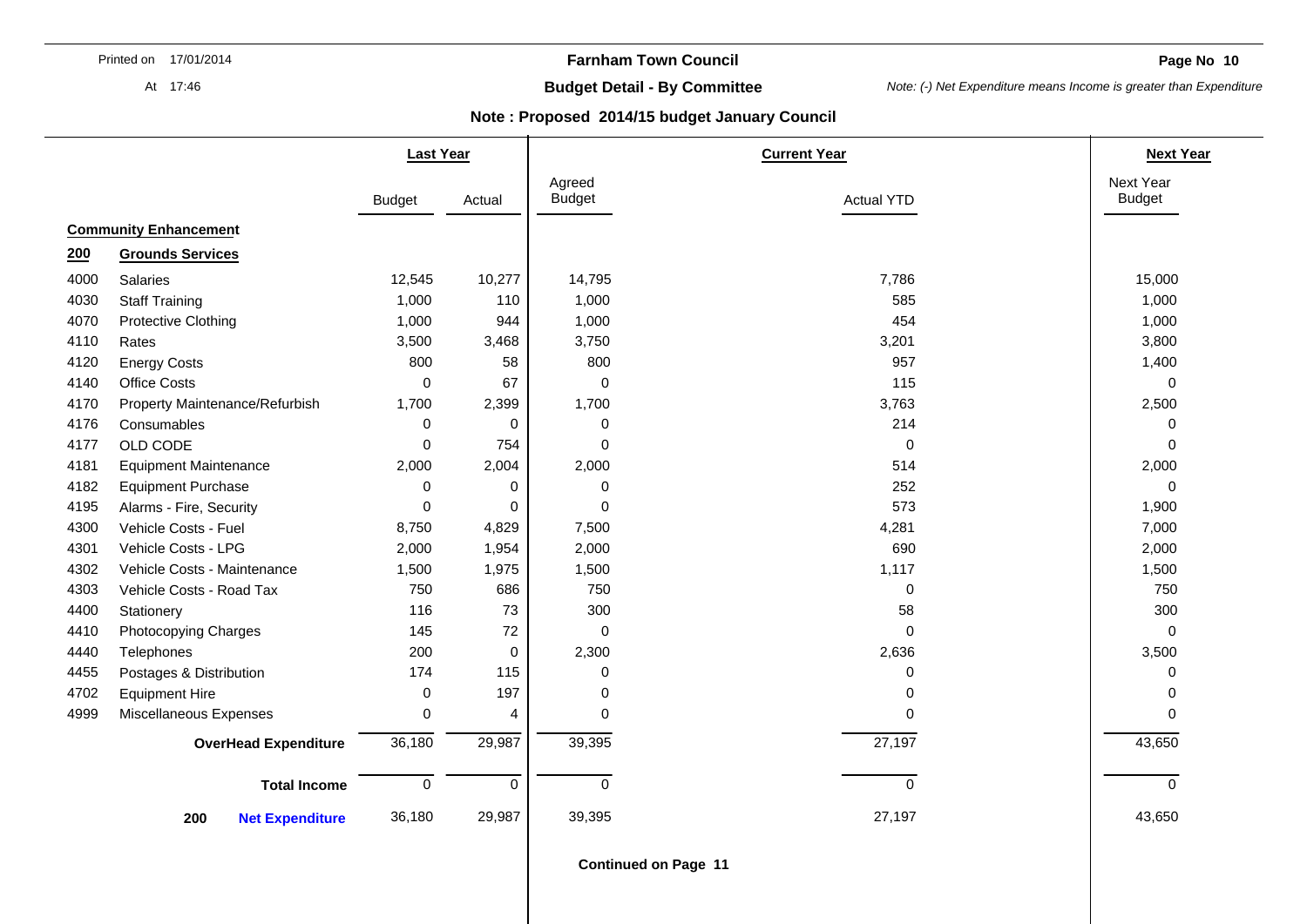**Farnham Town Council** 

**Page No. 11**  $\blacksquare$ 

At 17:46

# **Budget Detail - By Committee**

*Note: (-) Net Expenditure means Income is greater than Expenditure* 

|      |                                 |                             | <b>Last Year</b> |           |                         | <b>Current Year</b> |                            |  |
|------|---------------------------------|-----------------------------|------------------|-----------|-------------------------|---------------------|----------------------------|--|
|      |                                 |                             | <b>Budget</b>    | Actual    | Agreed<br><b>Budget</b> | <b>Actual YTD</b>   | Next Year<br><b>Budget</b> |  |
| 201  | <b>Highways</b>                 |                             |                  |           |                         |                     |                            |  |
| 4000 | Salaries                        |                             | 0                | 0         | 0                       | $\mathbf 0$         | 5,000                      |  |
| 4176 | Consumables                     |                             | 0                | 0         | 13,800                  | 0                   | 8,800                      |  |
| 4702 | <b>Equipment Hire</b>           |                             | 0                | 0         | 0                       | 358                 | 0                          |  |
|      |                                 | <b>OverHead Expenditure</b> | 0                | 0         | 13,800                  | 358                 | 13,800                     |  |
| 1522 | <b>Surrey Highways Contract</b> |                             | 0                | 0         | 13,800                  | 13,800              | 13,800                     |  |
|      |                                 | <b>Total Income</b>         | 0                | $\pmb{0}$ | 13,800                  | 13,800              | 13,800                     |  |
|      | 201                             | <b>Net Expenditure</b>      | 0                | 0         | $\pmb{0}$               | $-13,442$           | $\mathbf 0$                |  |
| 205  | <b>War Memorial</b>             |                             |                  |           |                         |                     |                            |  |
| 4350 | <b>War Memorial</b>             |                             | 750              | 1,810     | 3,000                   | 1,259               | 2,000                      |  |
|      |                                 | <b>OverHead Expenditure</b> | 750              | 1,810     | 3,000                   | 1,259               | 2,000                      |  |
|      | 205                             | <b>Net Expenditure</b>      | 750              | 1,810     | 3,000                   | 1,259               | 2,000                      |  |
| 210  | Farnham In Bloom                |                             |                  |           |                         |                     |                            |  |
| 4000 | Salaries                        |                             | 66,800           | 56,560    | 74,760                  | 40,056              | 70,000                     |  |
| 4001 | <b>Agency Staffing</b>          |                             | 0                | 0         | 0                       | 1,067               | 0                          |  |
| 4115 | <b>Water Charges</b>            |                             | 600              | 638       | 600                     | 18                  | 600                        |  |
| 4120 | <b>Energy Costs</b>             |                             | 100              | 5,462     | 100                     | 386                 | 100                        |  |
| 4140 | Office Costs                    |                             | 1,500            | 838       | 1,500                   | 364                 | 1,000                      |  |
| 4170 | Property Maintenance/Refurbish  |                             | 200              | 156       | 200                     | 0                   | 0                          |  |
| 4177 | OLD CODE                        |                             | 0                | 8         | 0                       | 0                   | 0                          |  |
| 4181 | <b>Equipment Maintenance</b>    |                             | 0                | 20        | 0                       | 0                   | 0                          |  |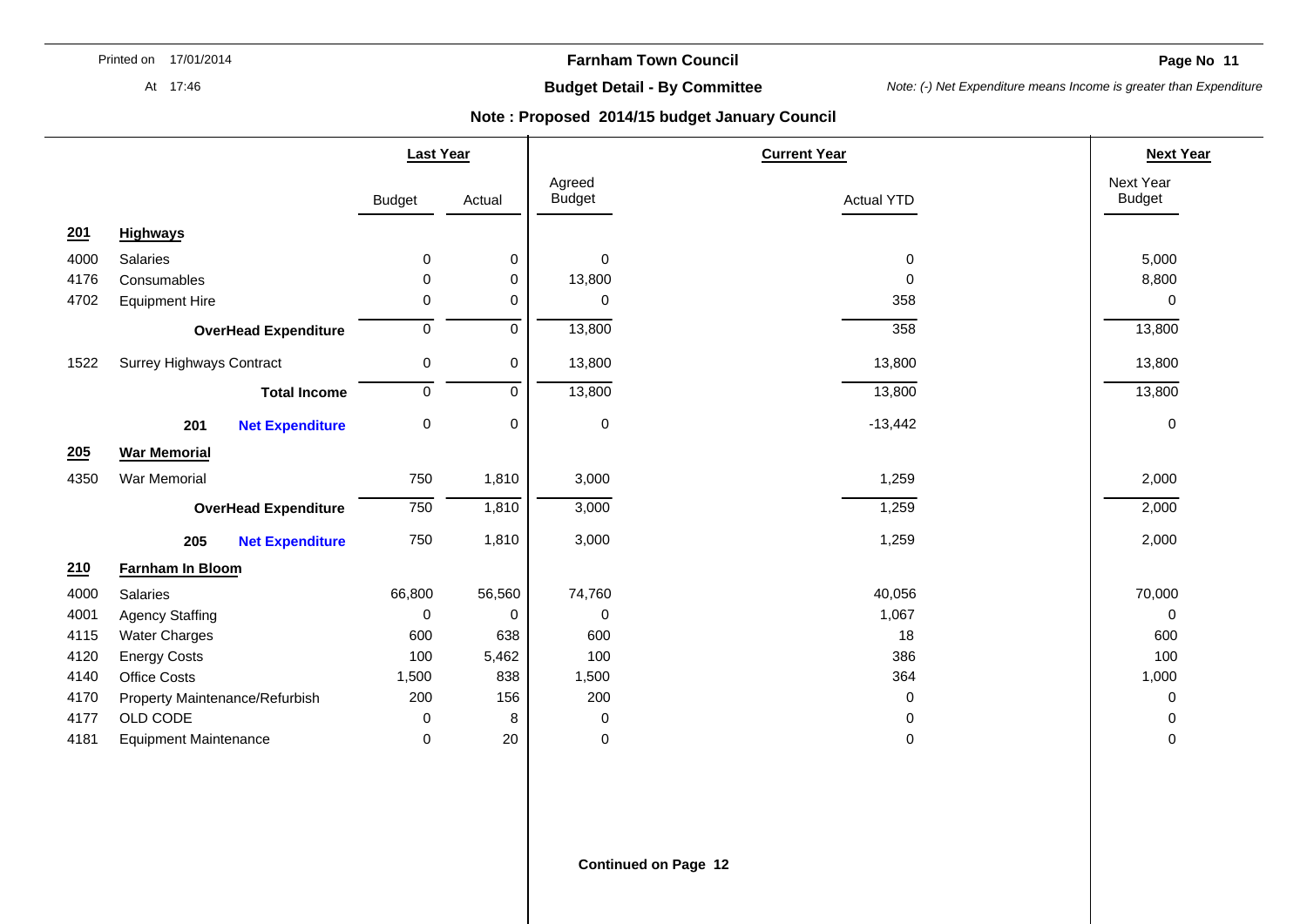**Page No 12** 

At 17:46

# **Budget Detail - By Committee**

*Note: (-) Net Expenditure means Income is greater than Expenditure* 

|      |                                    | <b>Last Year</b> |        |                         | <b>Current Year</b> |                            |  |
|------|------------------------------------|------------------|--------|-------------------------|---------------------|----------------------------|--|
|      |                                    | <b>Budget</b>    | Actual | Agreed<br><b>Budget</b> | <b>Actual YTD</b>   | Next Year<br><b>Budget</b> |  |
| 4400 | Stationery                         | 501              | 315    | 500                     | 97                  | 500                        |  |
| 4410 | Photocopying Charges               | 626              | 310    | 600                     | 381                 | 600                        |  |
| 4411 | Publications, books etc            | 500              | 0      | 0                       | $\mathbf 0$         | $\mathbf 0$                |  |
| 4415 | Printing & Design (External)       | 0                | 629    | 500                     | 813                 | 2,000                      |  |
| 4425 | <b>Advertising &amp; Publicity</b> | 300              | 60     | 300                     | 150                 | 300                        |  |
| 4440 | Telephones                         | $\mathbf{0}$     | 0      | 400                     | 147                 | 400                        |  |
| 4455 | Postages & Distribution            | 751              | 499    | 400                     | 161                 | 400                        |  |
| 4460 | Subscriptions & Memberships        | 0                | 404    | $\Omega$                | $\mathbf 0$         | $\mathbf 0$                |  |
| 4610 | <b>Horticultural Supplies</b>      | 10,745           | 9,022  | 10,000                  | 3,253               | 10,000                     |  |
| 4611 | Flowers                            | 10,000           | 9,918  | 10,000                  | 1,821               | 10,000                     |  |
| 4612 | <b>Community Group</b>             | 0                | 0      | 0                       | 6                   | 0                          |  |
| 4613 | <b>Community Events</b>            | 0                | 276    | 0                       | 40                  | 0                          |  |
|      | <b>OverHead Expenditure</b>        |                  | 85,117 | 99,860                  | 48,760              | 95,900                     |  |
| 1200 | Grants Income                      | $\mathbf 0$      | 1,500  | 0                       | 0                   | $\mathbf 0$                |  |
| 1201 | Sponsorship Income (+VAT)          | 3,500            | 3,800  | 5,000                   | 5,240               | 5,300                      |  |
| 1202 | Income - Contributions             | 4,500            | 6,064  | 7,000                   | 4,140               | 7,000                      |  |
| 1203 | Donations - Income                 | 1,000            | $-240$ | 500                     | 365                 | 500                        |  |
|      | <b>Total Income</b>                | 9,000            | 11,124 | 12,500                  | 9,745               | 12,800                     |  |
|      | 210<br><b>Net Expenditure</b>      | 83,623           | 73,993 | 87,360                  | 39,015              | 83,100                     |  |
| 220  | <b>Other Open Spaces</b>           |                  |        |                         |                     |                            |  |
| 4120 | <b>Energy Costs</b>                | 0                | 22     | 0                       | 22                  | 0                          |  |
| 4181 | <b>Equipment Maintenance</b>       | 1,000            | 0      | 1,000                   | 289                 | 1,000                      |  |
| 4185 | Bandstand [DO NOT USE]             | 200              | 0      | 200                     | 0                   | $\mathbf 0$                |  |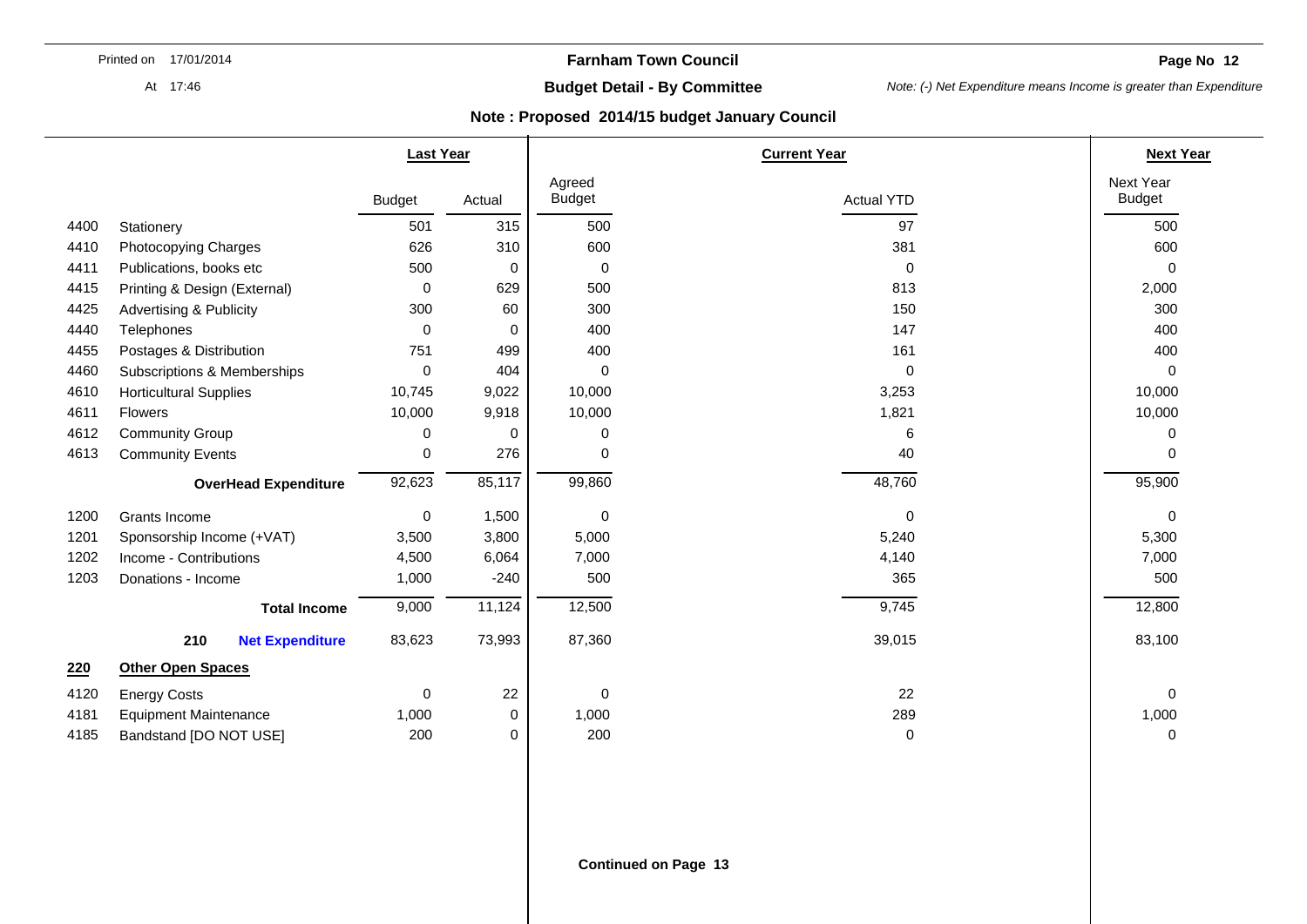At 17:46

# **Budget Detail - By Committee**

*Note: (-) Net Expenditure means Income is greater than Expenditure* 

|      |                                | <b>Last Year</b> |             |                         | <b>Current Year</b> | <b>Next Year</b>           |
|------|--------------------------------|------------------|-------------|-------------------------|---------------------|----------------------------|
|      |                                | <b>Budget</b>    | Actual      | Agreed<br><b>Budget</b> | <b>Actual YTD</b>   | Next Year<br><b>Budget</b> |
| 4400 | Stationery                     | 0                | 395         | $\mathbf 0$             | 0                   | 0                          |
| 4585 | <b>Professional Fees</b>       | 0                | 0           | 0                       | 960                 | 0                          |
| 4702 | <b>Equipment Hire</b>          | $\mathbf 0$      | 69          | 0                       | 0                   | 0                          |
| 4830 | <b>Blackwater Valley CMS</b>   | 820              | 817         | 820                     | 817                 | 1,500                      |
|      | <b>OverHead Expenditure</b>    | 2,020            | 1,304       | 2,020                   | 2,088               | 2,500                      |
| 1204 | Bookings/Hire                  | 0                | $\mathbf 0$ | 0                       | 25                  | 0                          |
|      | <b>Total Income</b>            | 0                | $\mathbf 0$ | 0                       | 25                  | 0                          |
|      | 220<br><b>Net Expenditure</b>  | 2,020            | 1,304       | 2,020                   | 2,063               | 2,500                      |
| 230  | <b>Library Gardens</b>         |                  |             |                         |                     |                            |
| 4000 | Salaries                       | 10,244           | 8,082       | 12,418                  | 6,195               | 0                          |
| 4120 | <b>Energy Costs</b>            | 0                | 196         | 0                       | 133                 | 0                          |
| 4170 | Property Maintenance/Refurbish | 0                | 0           | 0                       | 233                 | 0                          |
| 4355 | OLD CODE                       | $\mathbf 0$      | 142         | 0                       | 0                   | 0                          |
| 4400 | Stationery                     | 91               | 58          | 0                       | 0                   | 0                          |
| 4410 | Photocopying Charges           | 114              | 57          | 0                       | 0                   | 0                          |
| 4455 | Postages & Distribution        | 137              | 91          | 0                       | $\Omega$            | 0                          |
|      | <b>OverHead Expenditure</b>    | 10,586           | 8,625       | 12,418                  | 6,561               | $\Omega$                   |
| 1202 | Income - Contributions         | 3,000            | 3,000       | 5,000                   | 0                   | 0                          |
| 1204 | Bookings/Hire                  | 1,000            | 0           | 0                       | 0                   | 0                          |
| 1521 | Income - LG Contributions      | 0                | 0           | 0                       | 2,542               | 0                          |
|      | <b>Total Income</b>            | 4,000            | 3,000       | 5,000                   | 2,542               | $\Omega$                   |
|      | 230<br><b>Net Expenditure</b>  | 6,586            | 5,625       | 7,418                   | 4,019               | 0                          |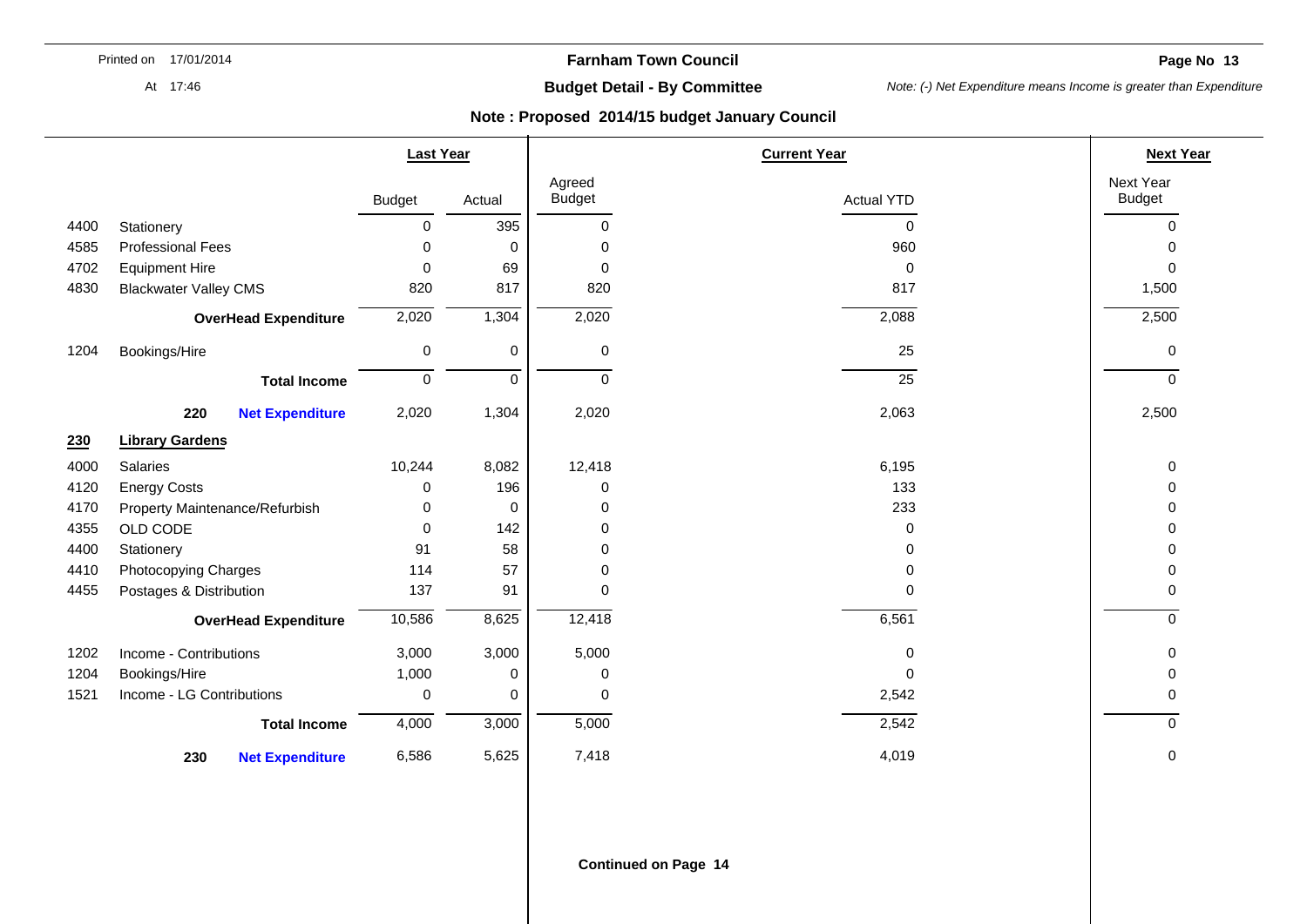At 17:46

## **Farnham Town Council**

**Page No 14** 

# **Budget Detail - By Committee**

*Note: (-) Net Expenditure means Income is greater than Expenditure* 

### **Note : Proposed 2014/15 budget January Council**

|      |                                | <b>Last Year</b> |              | <b>Current Year</b>     |                   | <b>Next Year</b>           |
|------|--------------------------------|------------------|--------------|-------------------------|-------------------|----------------------------|
|      |                                | <b>Budget</b>    | Actual       | Agreed<br><b>Budget</b> | <b>Actual YTD</b> | Next Year<br><b>Budget</b> |
| 240  | <b>Allotments</b>              |                  |              |                         |                   |                            |
| 4000 | Salaries                       | 16,629           | 14,129       | 19,486                  | 11,101            | 19,000                     |
| 4115 | Water Charges                  | 2,500            | 4,793        | 2,500                   | 1,238             | 2,500                      |
| 4120 | <b>Energy Costs</b>            | 0                | 158          | $\mathbf 0$             | $\Omega$          | $\mathbf 0$                |
| 4140 | <b>Office Costs</b>            | 0                | 14           | $\pmb{0}$               | 188               | 200                        |
| 4170 | Property Maintenance/Refurbish | 0                | 306          | 750                     | 0                 | 500                        |
| 4176 | Consumables                    | 0                | 77           | $\mathbf 0$             | 17                | 0                          |
| 4200 | OLD CODE                       | 750              | 340          | $\mathbf 0$             | $\mathbf 0$       | $\mathbf 0$                |
| 4400 | Stationery                     | 160              | 101          | 200                     | 39                | 200                        |
| 4410 | Photocopying Charges           | 200              | 99           | 250                     | 159               | 400                        |
| 4415 | Printing & Design (External)   | 0                | 232          | $\mathbf 0$             | 257               | 300                        |
| 4440 | Telephones                     | $\Omega$         | $\mathbf{0}$ | 200                     | 73                | 200                        |
| 4455 | Postages & Distribution        | 241              | 160          | 200                     | 80                | 200                        |
| 4460 | Subscriptions & Memberships    | 55               | 55           | 55                      | 85                | 100                        |
| 4999 | Miscellaneous Expenses         | 0                | 6            | $\mathbf 0$             | 0                 | $\mathbf 0$                |
|      | <b>OverHead Expenditure</b>    | 20,535           | 20,470       | 23,641                  | 13,236            | 23,600                     |
| 1080 | Allotment Rents Income         | 8,500            | 8,824        | 9,400                   | 9,732             | 10,260                     |
| 1999 | Miscellaneous Income           | 0                | 0            | 0                       | 611               | 0                          |
|      | <b>Total Income</b>            | 8,500            | 8,824        | 9,400                   | 10,344            | 10,260                     |
|      | 240<br><b>Net Expenditure</b>  | 12,035           | 11,646       | 14,241                  | 2,893             | 13,340                     |
| 250  | <b>Public Conveniences</b>     |                  |              |                         |                   |                            |
| 4000 | Salaries                       | 51,008           | 41,070       | 58,432                  | 31,140            | 52,000                     |
| 4070 | Protective Clothing            | 0                | 22           | 0                       | 0                 | 0                          |

**Continued on Page 15**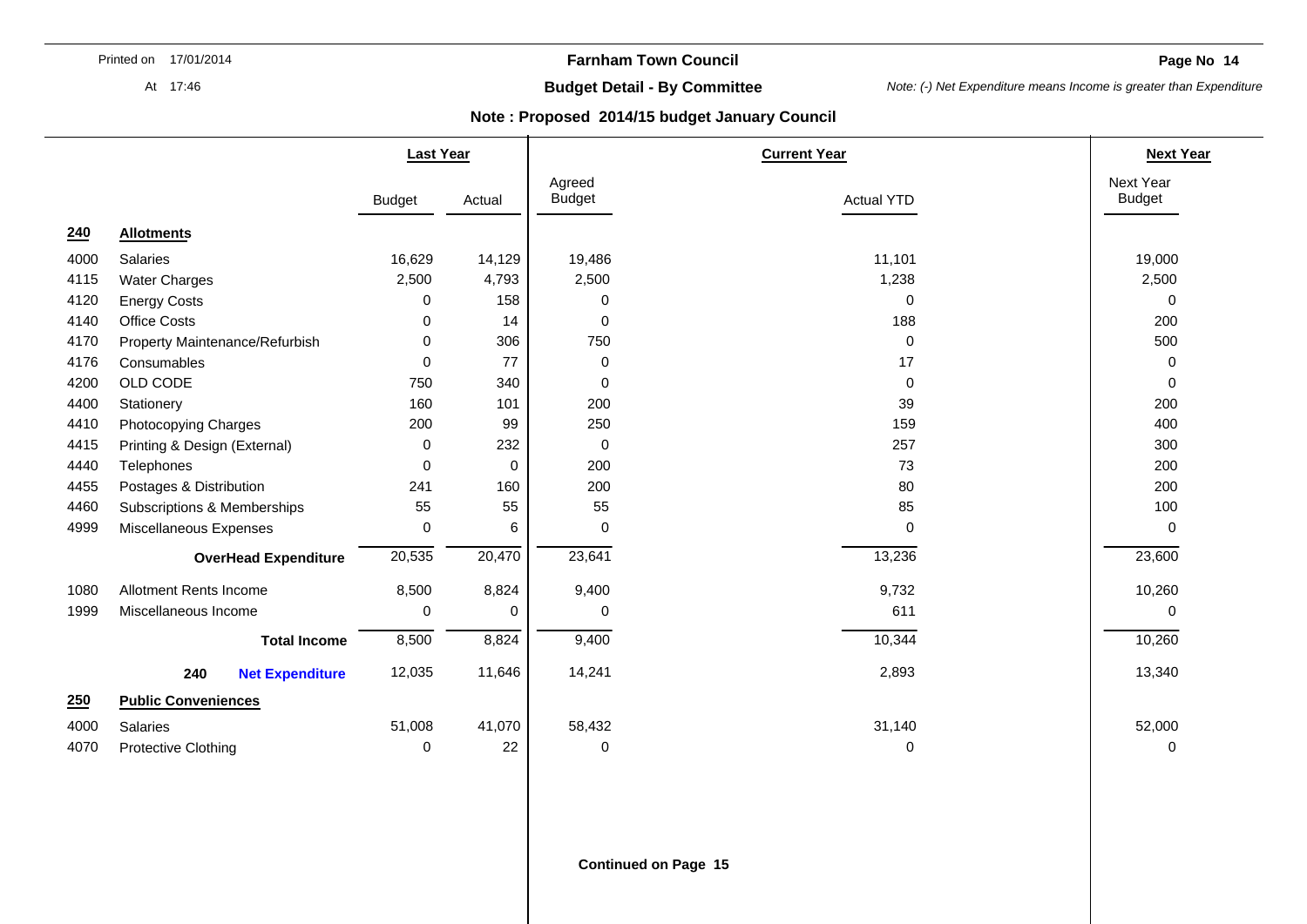**Page No 15** 

#### At 17:46

# **Budget Detail - By Committee**

*Note: (-) Net Expenditure means Income is greater than Expenditure* 

|      |                                    | <b>Last Year</b> |          | <b>Current Year</b>     |                   | <b>Next Year</b>           |
|------|------------------------------------|------------------|----------|-------------------------|-------------------|----------------------------|
|      |                                    | <b>Budget</b>    | Actual   | Agreed<br><b>Budget</b> | <b>Actual YTD</b> | Next Year<br><b>Budget</b> |
| 4110 | Rates                              | 3,000            | 2,981    | 3,250                   | 2,755             | 3,600                      |
| 4115 | <b>Water Charges</b>               | 1,000            | 985      | 1,000                   | 3,156             | 3,900                      |
| 4120 | <b>Energy Costs</b>                | 2,500            | 3,324    | 2,500                   | 1,970             | 2,700                      |
| 4170 | Property Maintenance/Refurbish     | 2,500            | 2,489    | 2,500                   | 2,077             | 3,000                      |
| 4176 | Consumables                        | 6,000            | 3,825    | 6,000                   | 3,331             | 5,000                      |
| 4177 | OLD CODE                           | 0                | 706      | 0                       | 0                 | 0                          |
| 4181 | <b>Equipment Maintenance</b>       | 0                | 46       | $\mathbf 0$             | 0                 | ∩                          |
| 4205 | Waste Disposal                     | $\Omega$         | 585      | $\mathbf 0$             | 0                 | ∩                          |
| 4400 | Stationery                         | 415              | 261      | $\Omega$                | 0                 | ∩                          |
| 4410 | Photocopying Charges               | 519              | 257      | 0                       | 0                 |                            |
| 4455 | Postages & Distribution            | 622              | 414      | $\Omega$                | $\Omega$          | 0                          |
|      | <b>OverHead Expenditure</b>        | 67,564           | 56,964   | 73,682                  | 44,430            | 70,200                     |
|      | 250<br><b>Net Expenditure</b>      | 67,564           | 56,964   | 73,682                  | 44,430            | 70,200                     |
| 260  | <b>Town Centre &amp; Rural Dev</b> |                  |          |                         |                   |                            |
| 4170 | Property Maintenance/Refurbish     | 0                | 67       | $\boldsymbol{0}$        | $\mathbf 0$       | $\mathbf 0$                |
| 4175 | Graffiti Removal                   | 6,000            | 3,117    | 7,200                   | 3,300             | 7,200                      |
| 4176 | Consumables                        | 0                | 0        | 0                       | 0                 | $\Omega$                   |
| 4425 | <b>Advertising &amp; Publicity</b> | 0                | 20       | 0                       | 0                 |                            |
| 4460 | Subscriptions & Memberships        | $\Omega$         | $\Omega$ | $\mathbf 0$             | 1,850             | ∩                          |
| 4640 | Christmas Lights [DO NOT USE]      | 35,000           | 32,450   | 0                       | 0                 | ∩                          |
| 4641 | Christmas Lights - Install         | 0                | $\Omega$ | $\Omega$                | $-488$            | $\Omega$                   |
| 4650 | <b>Street Furniture</b>            | 3,000            | 6,264    | 3,000                   | 5,368             | 3,000                      |
| 4655 | <b>Banners</b>                     | 2,000            | 4,377    | 3,500                   | 3,610             | 4,000                      |
| 4999 | Miscellaneous Expenses             | 2,000            | $\Omega$ | 2,000                   | 0                 | 0                          |
|      | <b>OverHead Expenditure</b>        | 48,000           | 46,294   | 15,700                  | 13,640            | 14,200                     |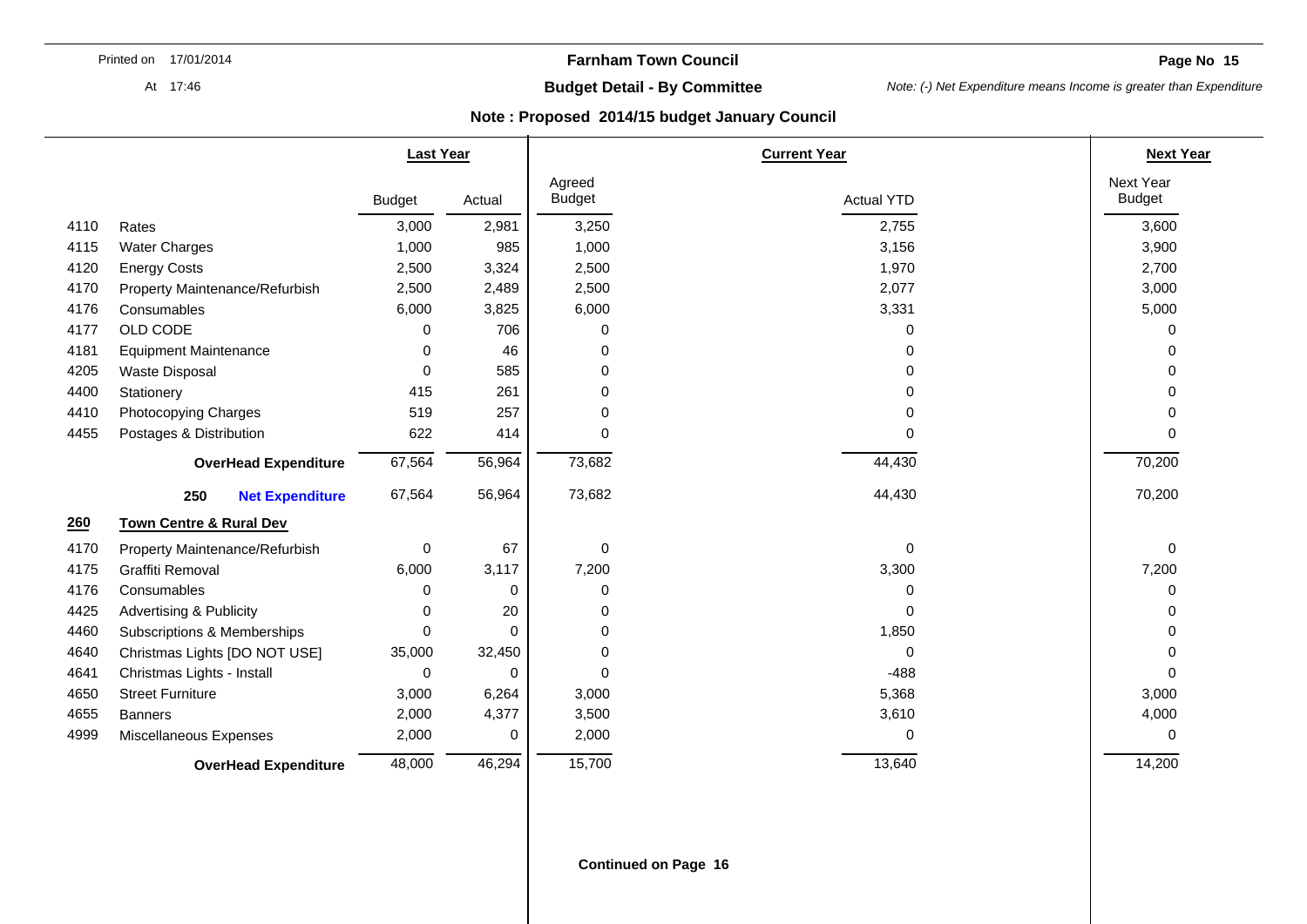**Farnham Town Council** 

**Page No 16** 

At 17:46

**Budget Detail - By Committee** 

*Note: (-) Net Expenditure means Income is greater than Expenditure* 

|      |                                          | <b>Last Year</b> |         |                         | <b>Next Year</b>  |                            |
|------|------------------------------------------|------------------|---------|-------------------------|-------------------|----------------------------|
|      |                                          | <b>Budget</b>    | Actual  | Agreed<br><b>Budget</b> | <b>Actual YTD</b> | Next Year<br><b>Budget</b> |
| 1202 | Income - Contributions                   | 0                | 0       | 0                       | 2,474             |                            |
| 1300 | Banners Income                           | 2,000            | 5,287   | 3,500                   | 4,140             | 4,000                      |
|      | <b>Total Income</b>                      | 2,000            | 5,287   | 3,500                   | 6,614             | 4,000                      |
|      | 260<br><b>Net Expenditure</b>            | 46,000           | 41,007  | 12,200                  | 7,026             | 10,200                     |
|      | <b>Community Enhancement Expenditure</b> | 278,258          | 250,570 | 283,516                 | 157,528           | 265,850                    |
|      | <b>Income</b>                            | 23,500           | 28,234  | 44,200                  | 43,070            | 40,860                     |
|      | <b>Net Expenditure</b>                   | 254,758          | 222,336 | 239,316                 | 114,458           | 224,990                    |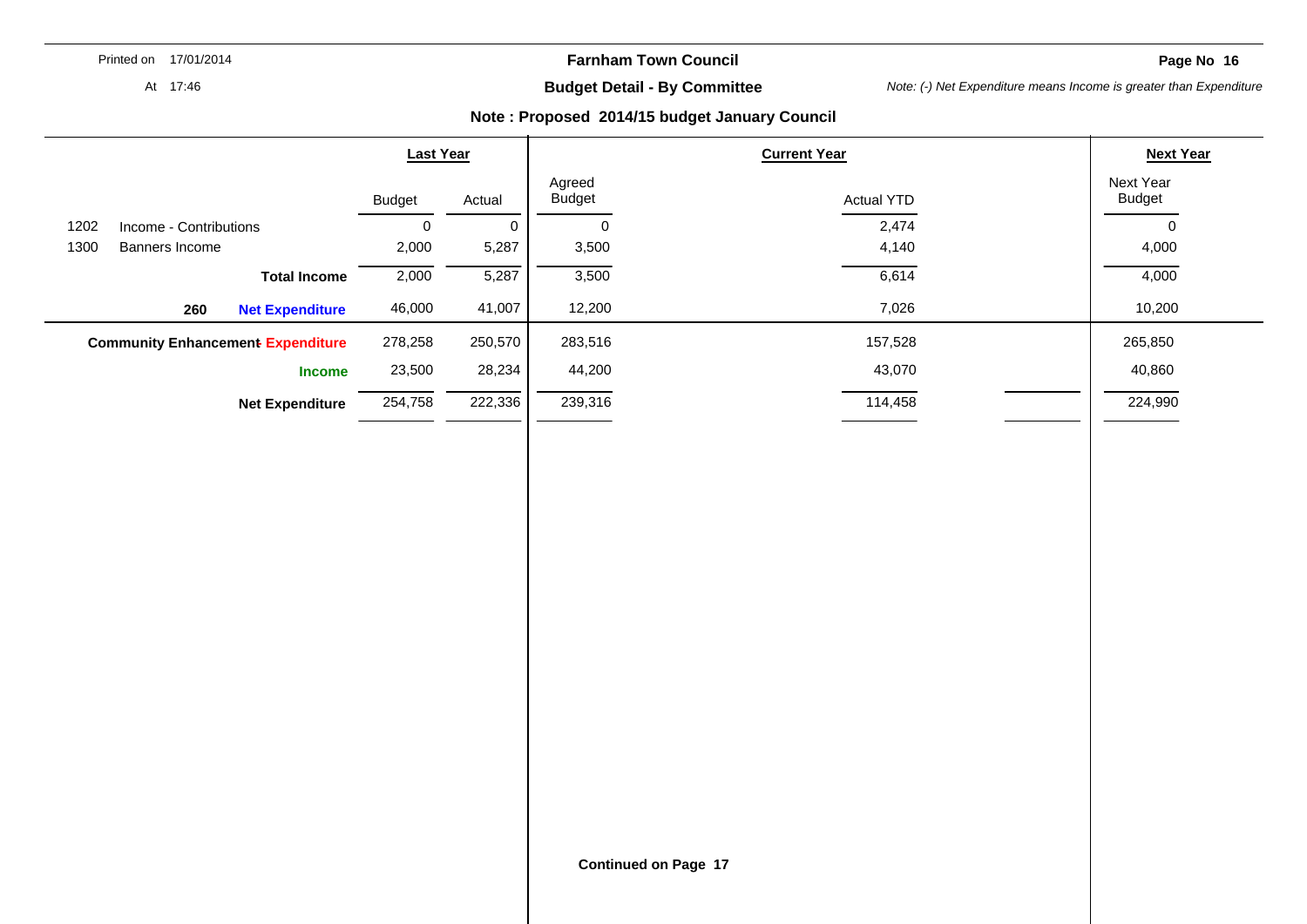At 17:46

## **Farnham Town Council**

**Page No. 17**  $\blacksquare$ 

# **Budget Detail - By Committee**

*Note: (-) Net Expenditure means Income is greater than Expenditure* 

|      |                                         | <b>Last Year</b> |             |                         | <b>Current Year</b> | <b>Next Year</b>           |
|------|-----------------------------------------|------------------|-------------|-------------------------|---------------------|----------------------------|
|      |                                         | <b>Budget</b>    | Actual      | Agreed<br><b>Budget</b> | <b>Actual YTD</b>   | Next Year<br><b>Budget</b> |
|      | <b>Tourism &amp; Events</b>             |                  |             |                         |                     |                            |
| 300  | <b>Tourism</b>                          |                  |             |                         |                     |                            |
| 4000 | Salaries                                | 70,291           | 46,713      | 77,624                  | 12,945              | 65,000                     |
| 4001 | <b>Agency Staffing</b>                  | 0                | 0           | 0                       | 15,392              | $\Omega$                   |
| 4120 | <b>Energy Costs</b>                     | 0                | 0           | 5,000                   | 0                   | 3,500                      |
| 4400 | Stationery                              | 427              | 269         | 700                     | 136                 | 700                        |
| 4410 | Photocopying Charges                    | 534              | 265         | 0                       | $\pmb{0}$           | 0                          |
| 4415 | Printing & Design (External)            | 2,100            | 2,909       | 2,100                   | 657                 | 4,000                      |
| 4425 | <b>Advertising &amp; Publicity</b>      | $\mathbf 0$      | 1,150       | 0                       | 0                   | 0                          |
| 4440 | Telephones                              | $\mathbf{0}$     | 0           | 200                     | 73                  | 200                        |
| 4455 | Postages & Distribution                 | 641              | 426         | 1,500                   | 603                 | 3,000                      |
| 4460 | Subscriptions & Memberships             | 0                | 250         | 250                     | 0                   | 250                        |
| 4999 | Miscellaneous Expenses                  | $\mathbf 0$      | 175         | 0                       | 947                 | $\mathbf 0$                |
|      | <b>OverHead Expenditure</b>             | 73,993           | 52,158      | 87,374                  | 30,753              | 76,650                     |
| 1999 | Miscellaneous Income                    | 0                | 274         | 0                       | $\pmb{0}$           | 0                          |
|      | <b>Total Income</b>                     | $\mathbf 0$      | 274         | 0                       | $\mathbf 0$         | $\Omega$                   |
|      | 300<br><b>Net Expenditure</b>           | 73,993           | 51,883      | 87,374                  | 30,753              | 76,650                     |
| 310  | <b>Events</b>                           |                  |             |                         |                     |                            |
| 4000 | Salaries                                | $\mathbf 0$      | 3,060       | 0                       | 0                   | 10,000                     |
| 4001 | <b>Agency Staffing</b>                  | 0                | $\mathbf 0$ | 0                       | 7,242               | $\mathbf 0$                |
| 4020 | <b>Additional Staffing &amp; Events</b> | 7,500            | 2,486       | 7,500                   | 0                   | 7,500                      |
| 4120 | <b>Energy Costs</b>                     | 0                | 122         | 0                       | 47                  | 0                          |
| 4140 | <b>Office Costs</b>                     | $\mathbf 0$      | 22          | 0                       | $\pmb{0}$           | $\mathbf 0$                |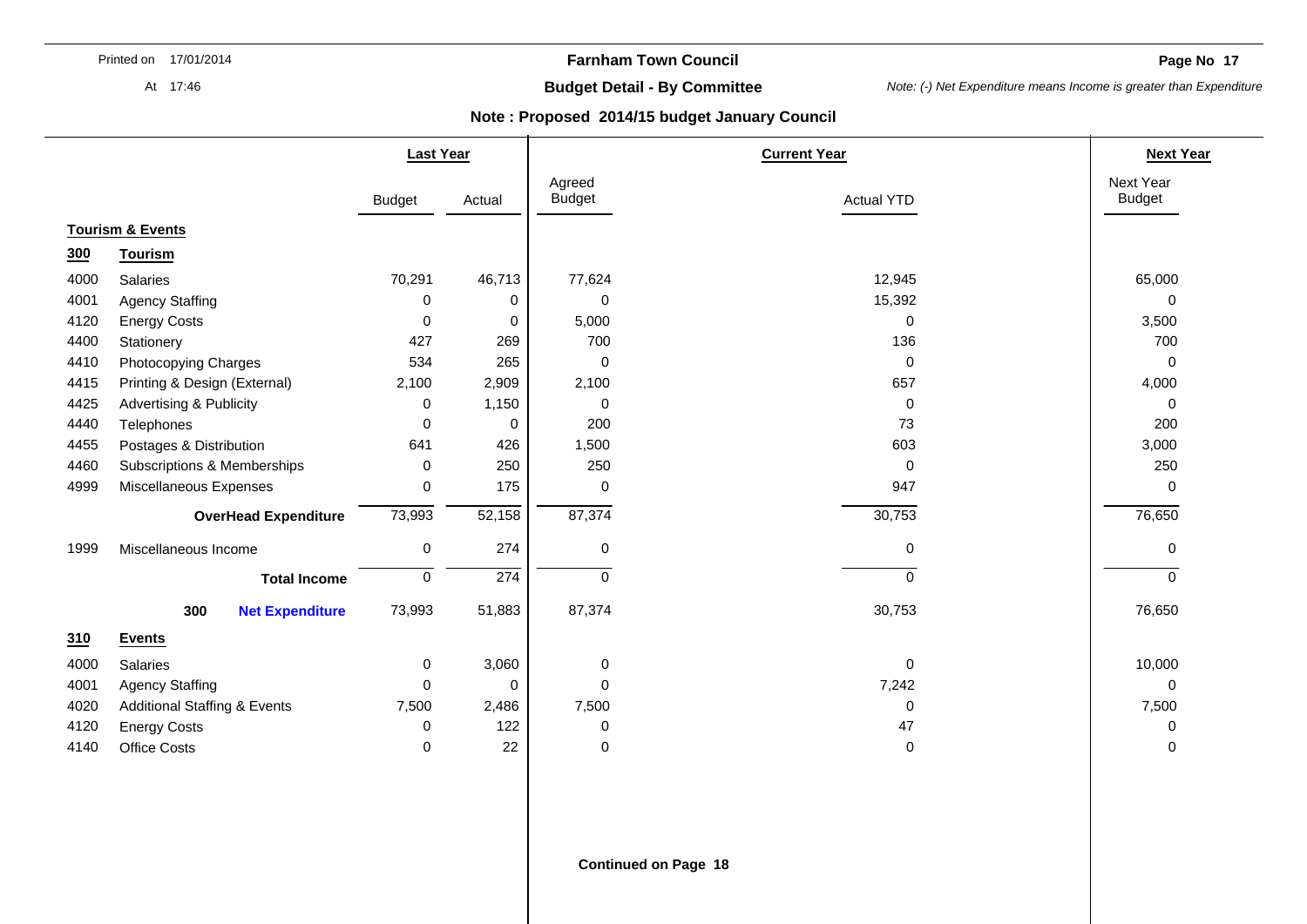**Page No 18** 

At 17:46

# **Budget Detail - By Committee**

*Note: (-) Net Expenditure means Income is greater than Expenditure* 

|      |                                         | <b>Last Year</b> |          |                         | <b>Current Year</b> | <b>Next Year</b>           |
|------|-----------------------------------------|------------------|----------|-------------------------|---------------------|----------------------------|
|      |                                         | <b>Budget</b>    | Actual   | Agreed<br><b>Budget</b> | <b>Actual YTD</b>   | Next Year<br><b>Budget</b> |
| 4176 | Consumables                             | 0                | 67       | 0                       | 47                  | $\Omega$                   |
| 4177 | OLD CODE                                | $\Omega$         | 17       | 0                       | 0                   |                            |
| 4182 | <b>Equipment Purchase</b>               | 0                | $\Omega$ | $\mathbf 0$             | 980                 | $\Omega$                   |
| 4410 | Photocopying Charges                    | 0                | $\Omega$ | 750                     | 477                 | 800                        |
| 4411 | Publications, books etc                 | 0                | 1,211    | 0                       | 0                   |                            |
| 4425 | <b>Advertising &amp; Publicity</b>      | 0                | 213      | 0                       | 40                  | $\Omega$                   |
| 4440 | Telephones                              | 0                | 0        | 400                     | 147                 | 400                        |
| 4455 | Postages & Distribution                 | $\Omega$         | 0        | 0                       | $\overline{7}$      | ∩                          |
| 4461 | Licences                                | $\Omega$         | $\Omega$ | 0                       | 270                 | $\Omega$                   |
| 4600 | Tourism Developments & Events           | 9,650            | 9,818    | 9,650                   | 765                 | 9,000                      |
| 4610 | <b>Horticultural Supplies</b>           | 0                | $\Omega$ | 0                       | 225                 | $\Omega$                   |
| 4630 | Events Costs - Other Events             | 5,500            | 4,687    | 5,500                   | 120                 | 5,500                      |
| 4631 | Events Costs - Diamond Jubilee          | 15,000           | 16,144   | 0                       | $\mathbf 0$         | ∩                          |
| 4702 | <b>Equipment Hire</b>                   | 0                | 0        | 0                       | 4,109               |                            |
| 4999 | Miscellaneous Expenses                  | $\Omega$         | 92       | $\Omega$                | 103                 |                            |
| 6666 | <b>Bad Debt Write Offs</b>              | 0                | 822      | $\Omega$                | 0                   |                            |
|      | <b>OverHead Expenditure</b>             | 37,650           | 38,760   | 23,800                  | 14,579              | 33,200                     |
| 1204 | Bookings/Hire                           | 4,500            | 2,768    | 4,500                   | 1,520               | 4,000                      |
| 1999 | Miscellaneous Income                    | 0                | 42       | 0                       | 0                   | ∩                          |
|      | <b>Total Income</b>                     | 4,500            | 2,810    | 4,500                   | 1,520               | 4,000                      |
|      | 310<br><b>Net Expenditure</b>           | 33,150           | 35,950   | 19,300                  | 13,059              | 29,200                     |
| 311  | <b>Picnic in the Park</b>               |                  |          |                         |                     |                            |
| 4020 | <b>Additional Staffing &amp; Events</b> | 0                | 0        | 0                       | 92                  | 0                          |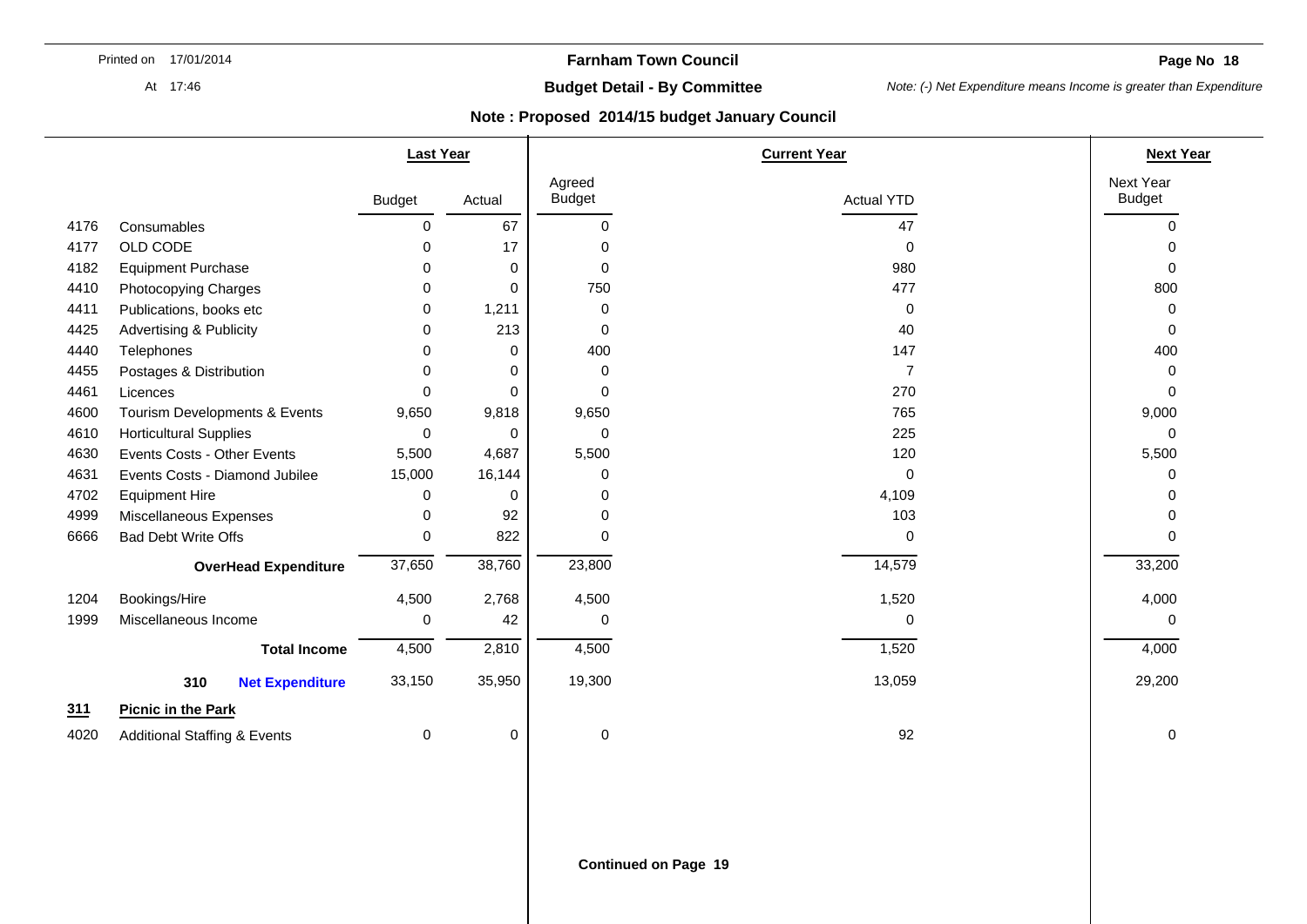**Page No 19** 

At 17:46

# **Budget Detail - By Committee**

*Note: (-) Net Expenditure means Income is greater than Expenditure* 

|      |                                         | <b>Last Year</b> |          |                         | <b>Current Year</b> |                            |
|------|-----------------------------------------|------------------|----------|-------------------------|---------------------|----------------------------|
|      |                                         | <b>Budget</b>    | Actual   | Agreed<br><b>Budget</b> | <b>Actual YTD</b>   | Next Year<br><b>Budget</b> |
| 4415 | Printing & Design (External)            | 0                | 0        | 0                       | 60                  | $\Omega$                   |
| 4425 | <b>Advertising &amp; Publicity</b>      | O                | 0        | $\Omega$                | 10                  | <sup>0</sup>               |
| 4625 | <b>Entertainment - Performers</b>       | 0                | 0        | 0                       | 850                 |                            |
| 4702 | <b>Equipment Hire</b>                   | $\Omega$         | $\Omega$ | 0                       | 1,954               | $\Omega$                   |
| 4999 | Miscellaneous Expenses                  | 3,000            | 2,606    | 3,000                   | 141                 | 3,000                      |
|      | <b>OverHead Expenditure</b>             | 3,000            | 2,606    | 3,000                   | 3,107               | 3,000                      |
| 1201 | Sponsorship Income (+VAT)               | 0                | 0        | 0                       | 480                 | 0                          |
| 1204 | Bookings/Hire                           | 1,000            | 164      | 1,000                   | 420                 | 1,000                      |
|      | <b>Total Income</b>                     | 1,000            | 164      | 1,000                   | 900                 | 1,000                      |
|      | 311<br><b>Net Expenditure</b>           | 2,000            | 2,443    | 2,000                   | 2,207               | 2,000                      |
| 312  | <b>Food Festival</b>                    |                  |          |                         |                     |                            |
| 4020 | <b>Additional Staffing &amp; Events</b> | 0                | 0        | 0                       | 45                  | 0                          |
| 4120 | <b>Energy Costs</b>                     | 0                | 0        | 0                       | 80                  | $\Omega$                   |
| 4176 | Consumables                             | 0                | 0        | 0                       | 15                  | n                          |
| 4205 | Waste Disposal                          | 0                | 0        | 0                       | 630                 | $\Omega$                   |
| 4415 | Printing & Design (External)            | 0                | 0        | 0                       | 800                 | 1,000                      |
| 4425 | <b>Advertising &amp; Publicity</b>      | O                | 0        | 0                       | 513                 | 0                          |
| 4455 | Postages & Distribution                 | 0                | 0        | 0                       | 1,753               | ∩                          |
| 4625 | <b>Entertainment - Performers</b>       | $\Omega$         | 0        | 0                       | 0                   | ∩                          |
| 4702 | <b>Equipment Hire</b>                   | $\Omega$         | 0        | $\Omega$                | 4,706               | $\Omega$                   |
| 4999 | Miscellaneous Expenses                  | 10,000           | 11,255   | 10,000                  | 194                 | 10,000                     |
|      | <b>OverHead Expenditure</b>             | 10,000           | 11,255   | 10,000                  | 8,735               | 11,000                     |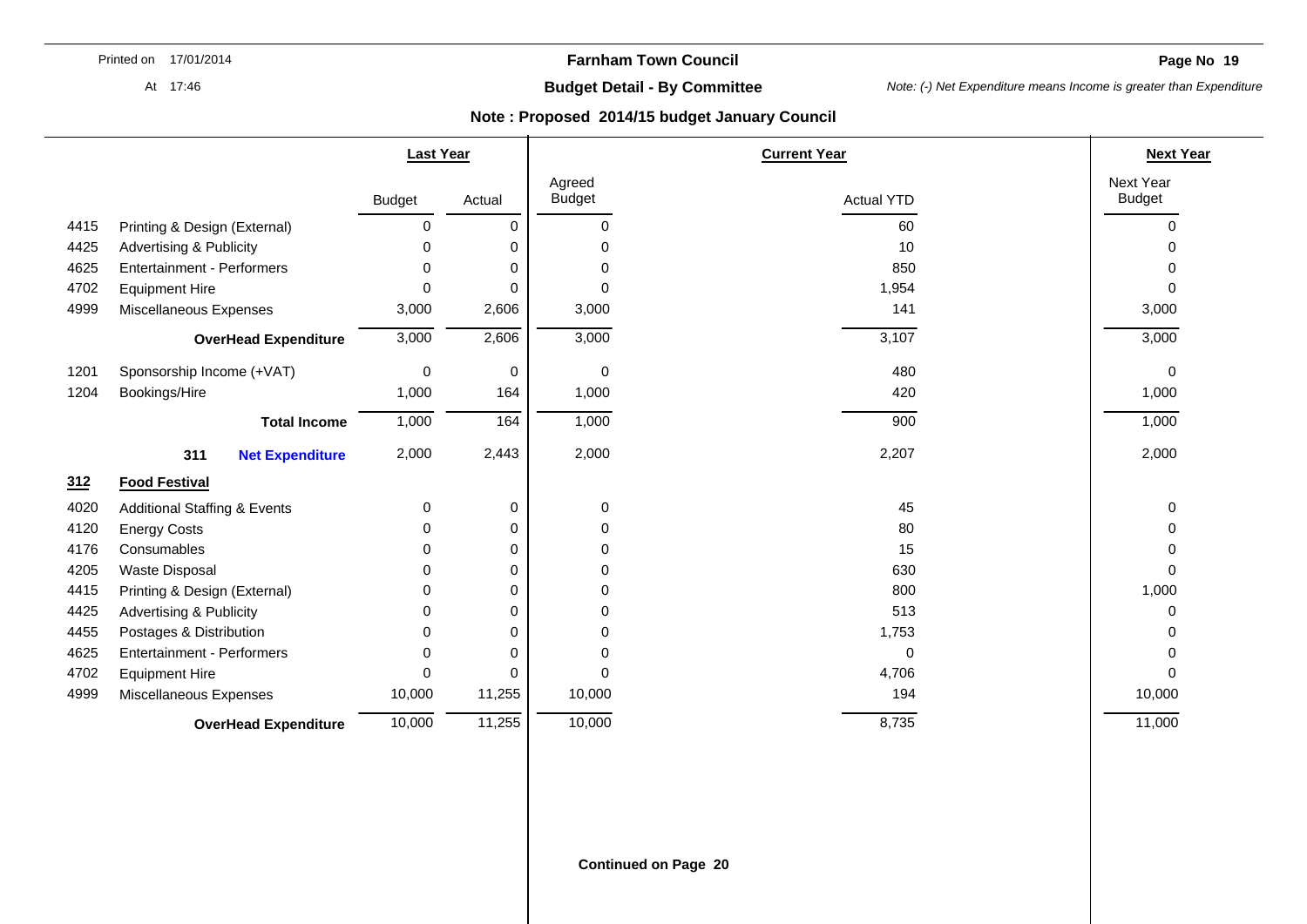**Farnham Town Council** 

**Page No 20** 

At 17:46

# **Budget Detail - By Committee**

*Note: (-) Net Expenditure means Income is greater than Expenditure* 

|      |                                         | <b>Last Year</b> |        |                         | <b>Current Year</b> | <b>Next Year</b>           |
|------|-----------------------------------------|------------------|--------|-------------------------|---------------------|----------------------------|
|      |                                         | <b>Budget</b>    | Actual | Agreed<br><b>Budget</b> | <b>Actual YTD</b>   | Next Year<br><b>Budget</b> |
| 1201 | Sponsorship Income (+VAT)               | 0                | 0      | 0                       | 1,600               | 1,000                      |
| 1202 | Income - Contributions                  | $\mathbf 0$      | 0      | $\Omega$                | 400                 | $\Omega$                   |
| 1204 | Bookings/Hire                           | 8,000            | 6,068  | 10,000                  | 7,927               | 10,000                     |
|      | <b>Total Income</b>                     | 8,000            | 6,068  | 10,000                  | 9,927               | 11,000                     |
|      | 312<br><b>Net Expenditure</b>           | 2,000            | 5,187  | 0                       | $-1,192$            | 0                          |
| 313  | <b>Music in the Meadow</b>              |                  |        |                         |                     |                            |
| 4415 | Printing & Design (External)            | 0                | 0      | 0                       | 165                 | 0                          |
| 4425 | <b>Advertising &amp; Publicity</b>      | $\Omega$         | 0      | 0                       | 10                  | $\Omega$                   |
| 4625 | <b>Entertainment - Performers</b>       | 0                | 0      | 0                       | 3,545               | 4,000                      |
| 4999 | Miscellaneous Expenses                  | 4,000            | 3,737  | 4,000                   | 434                 | 500                        |
|      | <b>OverHead Expenditure</b>             | 4,000            | 3,737  | 4,000                   | 4,154               | 4,500                      |
| 1201 | Sponsorship Income (+VAT)               | $\mathbf 0$      | 0      | 0                       | 600                 | 1,000                      |
|      | <b>Total Income</b>                     | $\pmb{0}$        | 0      | 0                       | 600                 | 1,000                      |
|      | 313<br><b>Net Expenditure</b>           | 4,000            | 3,737  | 4,000                   | 3,554               | 3,500                      |
| 314  | <b>Christmas Switch-on</b>              |                  |        |                         |                     |                            |
| 4001 | <b>Agency Staffing</b>                  | 0                | 0      | 0                       | 204                 | 0                          |
| 4020 | <b>Additional Staffing &amp; Events</b> | 0                | 0      | 0                       | 221                 | 0                          |
| 4140 | <b>Office Costs</b>                     | $\Omega$         | 0      | 0                       | 34                  | 100                        |
| 4205 | <b>Waste Disposal</b>                   | 0                | 0      | 0                       | 230                 | 1,000                      |
| 4415 | Printing & Design (External)            | $\Omega$         | 0      | 0                       | 1,218               | 1,200                      |
| 4625 | <b>Entertainment - Performers</b>       | $\Omega$         | 0      | 0                       | 825                 | 1,000                      |
| 4642 | Christmas Lights - Power                | 0                | 0      | 0                       | $\mathbf 0$         | 1,000                      |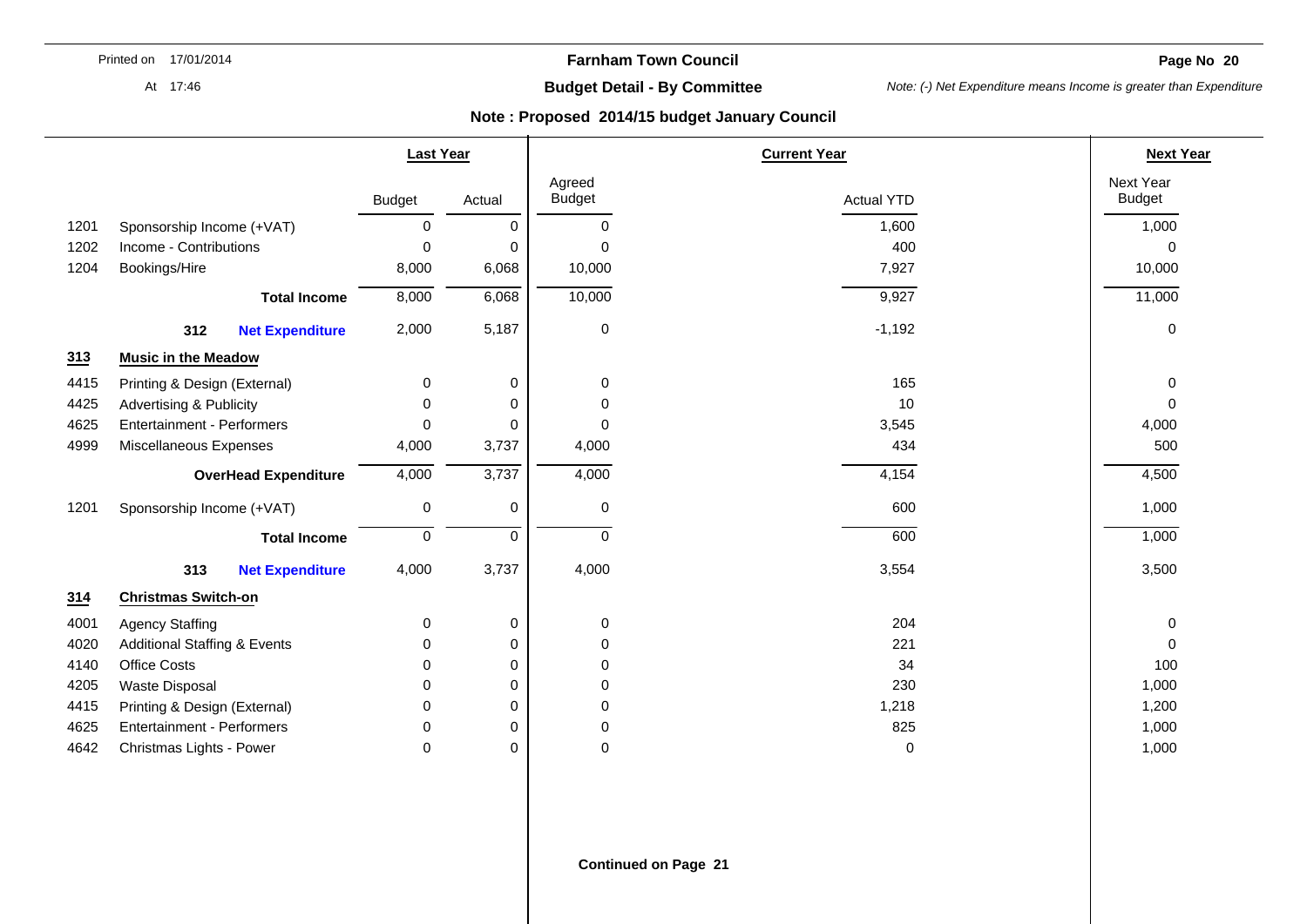**Farnham Town Council** 

**Page No 21** 

At 17:46

# **Budget Detail - By Committee**

*Note: (-) Net Expenditure means Income is greater than Expenditure* 

|      |                                    | <b>Last Year</b> |          |                         | <b>Current Year</b> | <b>Next Year</b>           |
|------|------------------------------------|------------------|----------|-------------------------|---------------------|----------------------------|
|      |                                    | <b>Budget</b>    | Actual   | Agreed<br><b>Budget</b> | <b>Actual YTD</b>   | Next Year<br><b>Budget</b> |
| 4702 | <b>Equipment Hire</b>              | 0                | 0        | 0                       | 841                 | 4,000                      |
| 4999 | Miscellaneous Expenses             | 9,000            | 10,440   | 9,000                   | 719                 | 1,700                      |
|      | <b>OverHead Expenditure</b>        | 9,000            | 10,440   | 9,000                   | 4,292               | 10,000                     |
| 1201 | Sponsorship Income (+VAT)          | $\mathbf 0$      | 0        | 0                       | 3,000               | 3,000                      |
| 1204 | Bookings/Hire                      | 3,000            | 3,145    | 3,000                   | 2,043               | 1,000                      |
|      | <b>Total Income</b>                | 3,000            | 3,145    | 3,000                   | 5,043               | 4,000                      |
|      | 314<br><b>Net Expenditure</b>      | 6,000            | 7,295    | 6,000                   | $-751$              | 6,000                      |
| 315  | <b>Heritage Open Days</b>          |                  |          |                         |                     |                            |
| 4415 | Printing & Design (External)       | 0                | 1,429    | 0                       | $\pmb{0}$           | 0                          |
| 4999 | Miscellaneous Expenses             | 1,500            | 33       | 1,500                   | 1,500               | 1,500                      |
|      | <b>OverHead Expenditure</b>        | 1,500            | 1,462    | 1,500                   | 1,500               | 1,500                      |
|      | 315<br><b>Net Expenditure</b>      | 1,500            | 1,462    | 1,500                   | 1,500               | 1,500                      |
| 320  | <b>Farmers' Market</b>             |                  |          |                         |                     |                            |
| 4000 | Salaries                           | 5,189            | 5,544    | 6,921                   | 4,220               | 7,000                      |
| 4025 | Farmers' Market Supervision        | 1,920            | 1,986    | 1,920                   | 0                   | 1,200                      |
| 4140 | <b>Office Costs</b>                | 0                | 0        | 0                       | 5                   | 0                          |
| 4176 | Consumables                        | 0                | 92       | 0                       | 18                  | $\Omega$                   |
| 4177 | OLD CODE                           | $\Omega$         | 94       | 0                       | 0                   | $\Omega$                   |
| 4400 | Stationery                         | 59               | 37       | 0                       | $\pmb{0}$           | $\mathbf 0$                |
| 4410 | Photocopying Charges               | 74               | 37       | 400                     | 254                 | 400                        |
| 4415 | Printing & Design (External)       | 0                | $\Omega$ | 0                       | 229                 | 500                        |
| 4425 | <b>Advertising &amp; Publicity</b> | 900              | 1,309    | 900                     | 55                  | 1,000                      |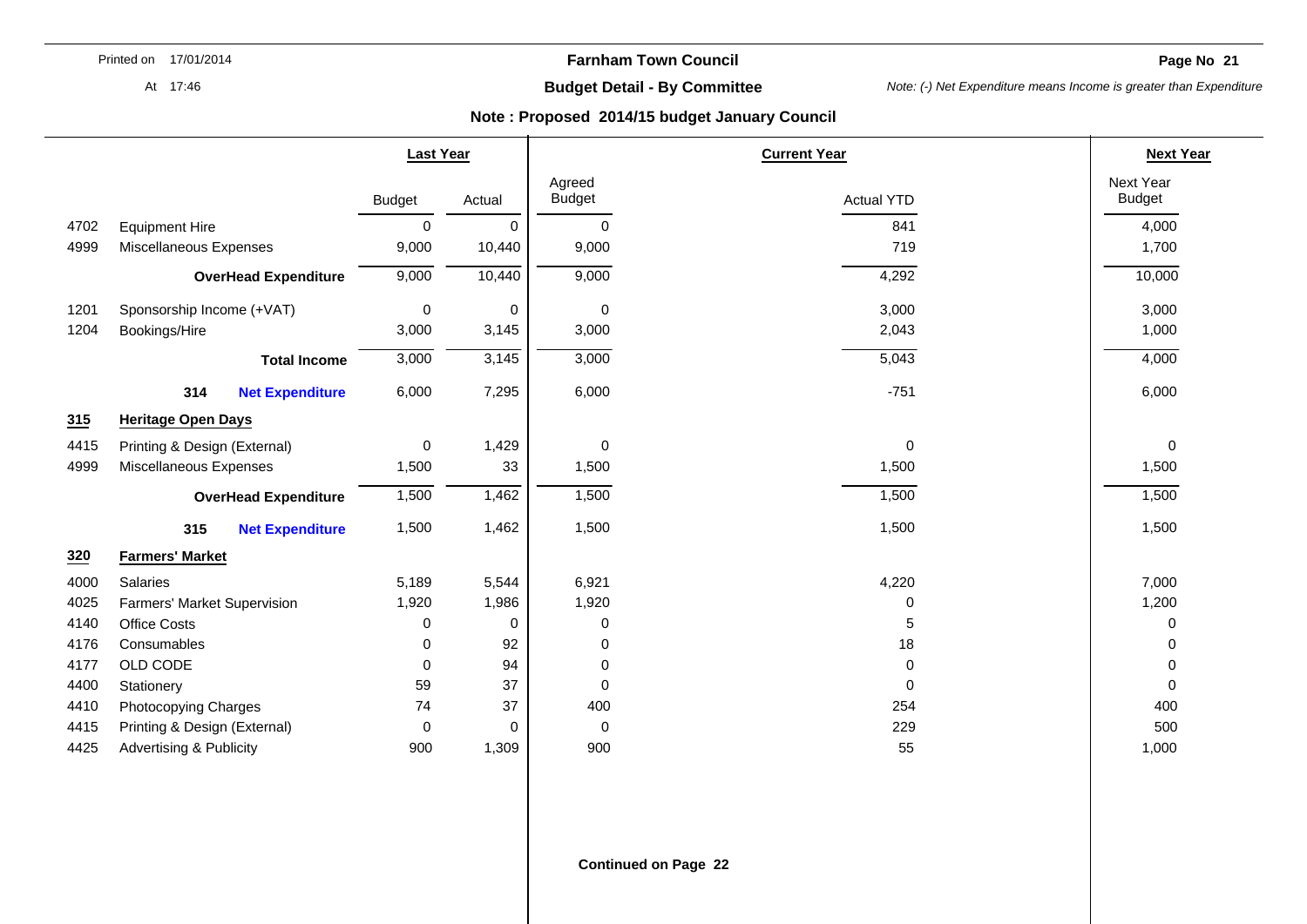**Page No 22** 

At 17:46

# **Budget Detail - By Committee**

*Note: (-) Net Expenditure means Income is greater than Expenditure* 

|      |                                           | <b>Last Year</b> |             |                         | <b>Current Year</b> | <b>Next Year</b>           |
|------|-------------------------------------------|------------------|-------------|-------------------------|---------------------|----------------------------|
|      |                                           | <b>Budget</b>    | Actual      | Agreed<br><b>Budget</b> | <b>Actual YTD</b>   | Next Year<br><b>Budget</b> |
| 4440 | Telephones                                | $\mathbf 0$      | 0           | 300                     | 110                 | 300                        |
| 4455 | Postages & Distribution                   | 89               | 59          | 700                     | 281                 | 700                        |
| 4460 | Subscriptions & Memberships               | 245              | 245         | 250                     | 275                 | 295                        |
| 4461 | Licences                                  | 0                | 126         | 0                       | 3,340               | 4,800                      |
| 4625 | Entertainment - Performers                | 0                | 0           | $\mathbf 0$             | 25                  | 250                        |
| 4702 | <b>Equipment Hire</b>                     | 4,300            | 5,655       | 4,300                   | 150                 | 4,000                      |
| 4999 | Miscellaneous Expenses                    | 500              | 618         | 500                     | 540                 | 500                        |
|      | <b>OverHead Expenditure</b>               | 13,276           | 15,803      | 16,191                  | 9,503               | 20,945                     |
| 1204 | Bookings/Hire                             | 17,000           | 16,448      | 17,000                  | 15,393              | 18,000                     |
|      | <b>Total Income</b>                       | 17,000           | 16,448      | 17,000                  | 15,393              | 18,000                     |
|      | 320<br><b>Net Expenditure</b>             | $-3,724$         | $-645$      | $-809$                  | $-5,890$            | 2,945                      |
| 330  | <b>Christmas Lights</b>                   |                  |             |                         |                     |                            |
| 4641 | Christmas Lights - Install                | 0                | $\pmb{0}$   | 34,000                  | 30,245              | 33,000                     |
| 4642 | Christmas Lights - Power                  | 0                | 0           | 1,000                   | $\Omega$            | 1,000                      |
|      | <b>OverHead Expenditure</b>               | $\mathbf 0$      | $\mathbf 0$ | 35,000                  | 30,245              | 34,000                     |
|      | 330<br><b>Net Expenditure</b>             | 0                | 0           | 35,000                  | 30,245              | 34,000                     |
|      | <b>Tourism &amp; Events - Expenditure</b> | 152,419          | 136,220     | 189,865                 | 106,867             | 194,795                    |
|      | <b>Income</b>                             | 33,500           | 28,909      | 35,500                  | 33,382              | 39,000                     |
|      | <b>Net Expenditure</b>                    | 118,919          | 107,311     | 154,365                 | 73,485              | 155,795                    |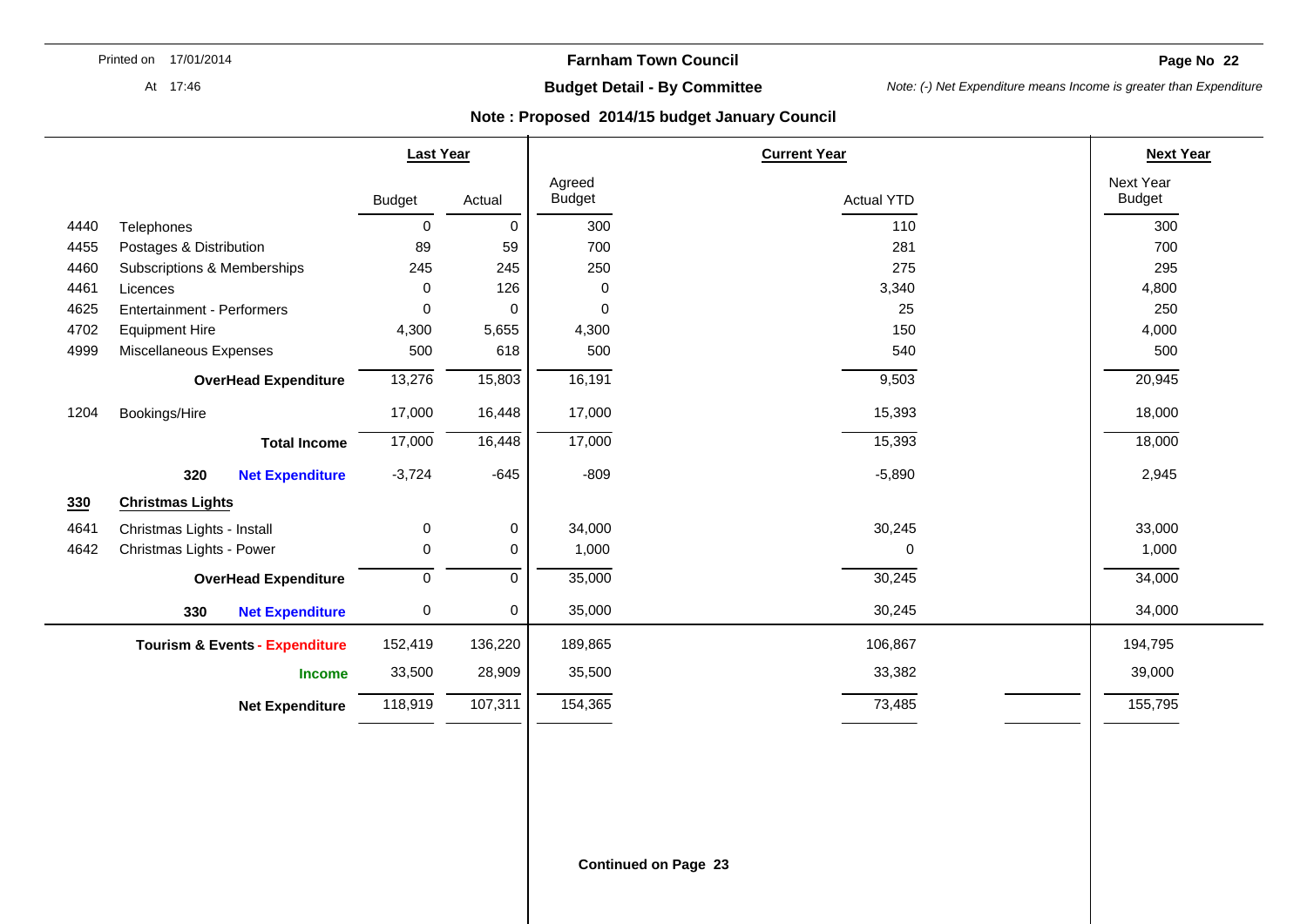At 17:46

## **Farnham Town Council**

**Page No 23** 

# **Budget Detail - By Committee**

*Note: (-) Net Expenditure means Income is greater than Expenditure* 

|                   |                                      | <b>Last Year</b> |             |                         | <b>Current Year</b> | <b>Next Year</b>           |
|-------------------|--------------------------------------|------------------|-------------|-------------------------|---------------------|----------------------------|
|                   |                                      | <b>Budget</b>    | Actual      | Agreed<br><b>Budget</b> | <b>Actual YTD</b>   | Next Year<br><b>Budget</b> |
| <b>Cemeteries</b> |                                      |                  |             |                         |                     |                            |
| 400               | <b>Cemeteries</b>                    |                  |             |                         |                     |                            |
| 4000              | <b>Salaries</b>                      | 87,387           | 68,961      | 98,882                  | 62,675              | 98,000                     |
| 4001              | <b>Agency Staffing</b>               | 0                | 0           | 0                       | 268                 | 0                          |
| 4030              | <b>Staff Training</b>                | 800              | 1,070       | 800                     | $\mathbf 0$         | 800                        |
| 4110              | Rates                                | 4,200            | 3,862       | 4,250                   | 3,572               | 4,500                      |
| 4115              | <b>Water Charges</b>                 | 1,000            | 932         | 1,000                   | 513                 | 1,000                      |
| 4120              | <b>Energy Costs</b>                  | 500              | 58          | 500                     | 42                  | 500                        |
| 4140              | <b>Office Costs</b>                  | 0                | 14          | 0                       | 37                  | 0                          |
| 4170              | Property Maintenance/Refurbish       | 15,000           | 13,742      | 15,000                  | 7,944               | 20,000                     |
| 4177              | OLD CODE                             | 0                | 13          | 0                       | $\mathbf 0$         | 0                          |
| 4205              | <b>Waste Disposal</b>                | 700              | 1,025       | 700                     | 963                 | 1,000                      |
| 4210              | <b>Grave Digging</b>                 | 11,000           | 16,577      | 15,000                  | 6,981               | 3,000                      |
| 4215              | <b>Friends Of Cemeteries</b>         | 500              | 101         | 500                     | 0                   | 500                        |
| 4220              | <b>Memorials &amp; Plaques</b>       | 0                | 50          | 0                       | 90                  | 0                          |
| 4225              | <b>Cemetery Memorial Maintenance</b> | 0                | 0           | 0                       | 3,891               | 5,000                      |
| 4400              | Stationery                           | 703              | 447         | 300                     | 83                  | 300                        |
| 4410              | Photocopying Charges                 | 878              | 434         | 300                     | 191                 | 300                        |
| 4415              | Printing & Design (External)         | 0                | 837         | 0                       | $\mathbf 0$         | 0                          |
| 4425              | Advertising & Publicity              | 0                | 600         | 0                       | 406                 | $\Omega$                   |
| 4440              | Telephones                           | $\Omega$         | $\mathbf 0$ | 500                     | 184                 | 500                        |
| 4455              | Postages & Distribution              | 1,053            | 700         | 0                       | $\mathbf 0$         | 0                          |
| 4460              | Subscriptions & Memberships          | 0                | 295         | 0                       | 90                  | 100                        |
| 4585              | <b>Professional Fees</b>             | 0                | 7,320       | 5,000                   | 0                   | 5,000                      |
| 4702              | <b>Equipment Hire</b>                | 0                | 222         | 0                       | 0                   | 0                          |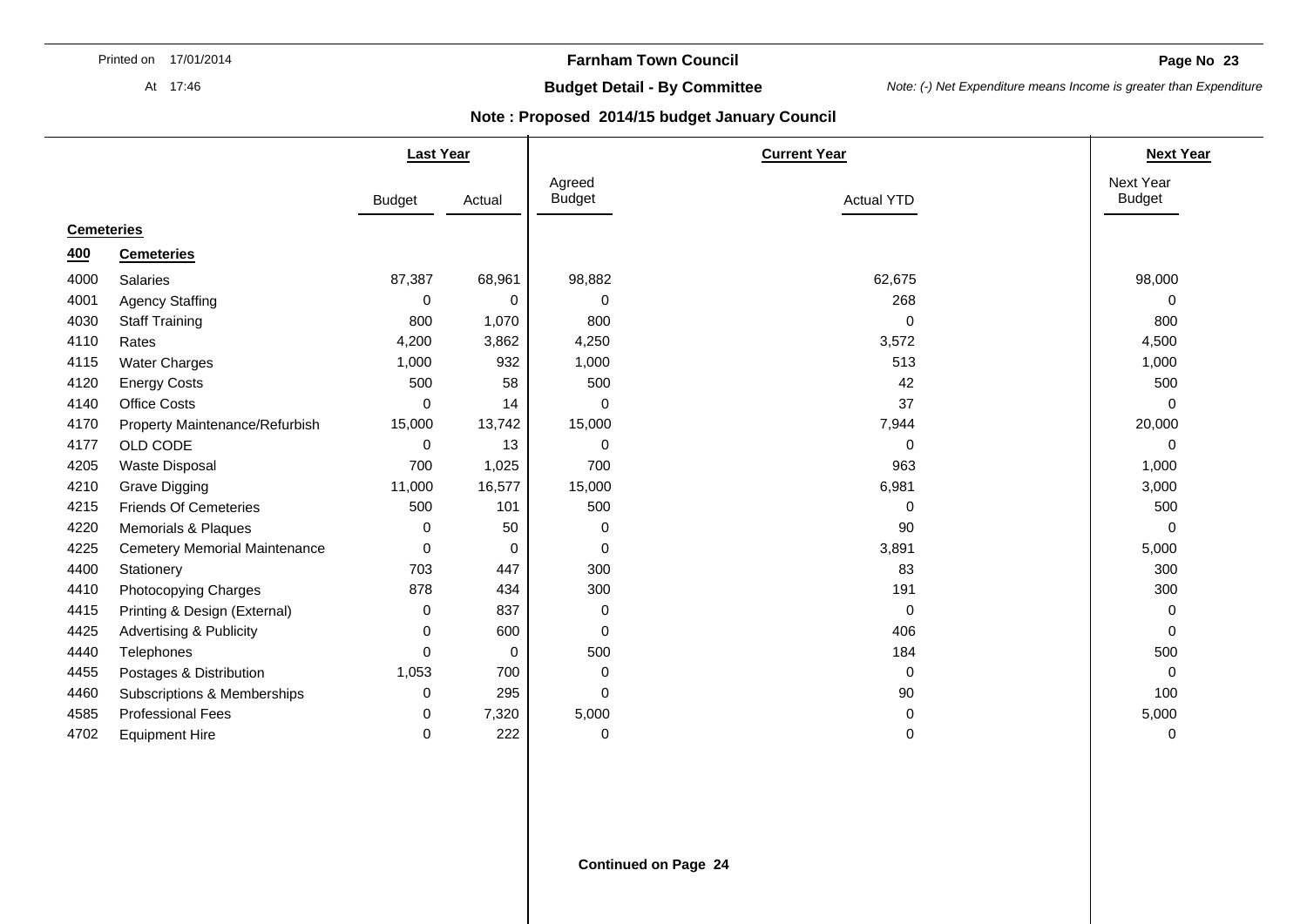**Farnham Town Council** 

**Page No 24** 

At 17:46

# **Budget Detail - By Committee**

*Note: (-) Net Expenditure means Income is greater than Expenditure* 

### **Note : Proposed 2014/15 budget January Council**

|      |                                 | <b>Last Year</b> |                      |                         | <b>Current Year</b> | <b>Next Year</b>           |
|------|---------------------------------|------------------|----------------------|-------------------------|---------------------|----------------------------|
|      |                                 | <b>Budget</b>    | Actual               | Agreed<br><b>Budget</b> | <b>Actual YTD</b>   | Next Year<br><b>Budget</b> |
| 4999 | Miscellaneous Expenses          | 600              | 540                  | 500                     | 724                 | 500                        |
|      | <b>OverHead Expenditure</b>     | 124,321          | $\overline{117,800}$ | 143,232                 | 88,652              | 141,000                    |
| 1100 | Interment Fees Income           | 50,000           | 61,593               | 65,000                  | 31,110              | 30,000                     |
| 1120 | Grave Purchases Income          | 0                | 13,231               | 2,500                   | 28,875              | 40,000                     |
| 1130 | Memorials Income                | 0                | 1,671                | 0                       | 1,671               | 2,000                      |
| 1160 | Cemeteries Other Income         | $\Omega$         | 5,287                | 0                       | 549                 | 0                          |
| 1202 | Income - Contributions          | 0                | $\mathbf 0$          | 0                       | 525                 | $\Omega$                   |
|      | <b>Total Income</b>             | 50,000           | 81,781               | 67,500                  | 62,730              | 72,000                     |
|      | 400<br><b>Net Expenditure</b>   | 74,321           | 36,019               | 75,732                  | 25,922              | 69,000                     |
| 902  | <b>West Street Chapel</b>       |                  |                      |                         |                     |                            |
| 4585 | <b>Professional Fees</b>        | 0                | 0                    | 0                       | 305                 | 0                          |
|      | <b>OverHead Expenditure</b>     | 0                | $\mathbf 0$          | $\mathbf 0$             | 305                 | $\Omega$                   |
|      | 902<br><b>Net Expenditure</b>   | $\pmb{0}$        | 0                    | 0                       | 305                 | 0                          |
| 903  | <b>Hale Chapels</b>             |                  |                      |                         |                     |                            |
| 4170 | Property Maintenance/Refurbish  | $\mathbf 0$      | 0                    | 0                       | 360                 | $\Omega$                   |
| 4585 | <b>Professional Fees</b>        | 0                | 0                    | 0                       | 500                 | $\Omega$                   |
|      | <b>OverHead Expenditure</b>     | 0                | $\mathbf 0$          | $\mathbf 0$             | 860                 | $\Omega$                   |
|      | 903<br><b>Net Expenditure</b>   | $\pmb{0}$        | $\pmb{0}$            | $\pmb{0}$               | 860                 | $\Omega$                   |
|      | <b>Cemeteries - Expenditure</b> | 124,321          | 117,800              | 143,232                 | 89,817              | 141,000                    |
|      | <b>Income</b>                   | 50,000           | 81,781               | 67,500                  | 62,730              | 72,000                     |
|      | <b>Net Expenditure</b>          | 74,321           | 36,019               | 75,732                  | 27,087              | 69,000                     |
|      |                                 |                  |                      |                         |                     |                            |

**Continued on Page 25**